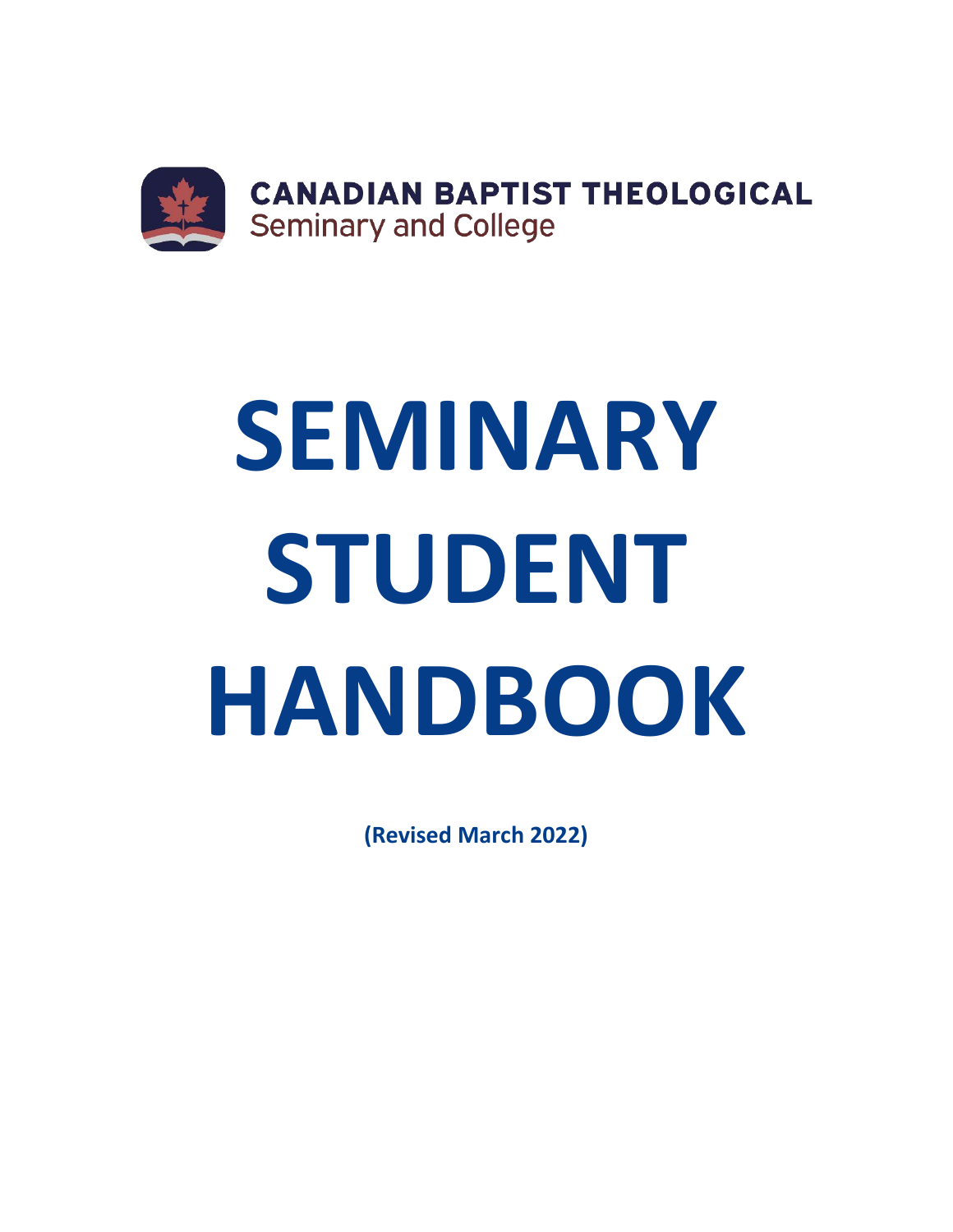# **TABLE OF CONTENTS**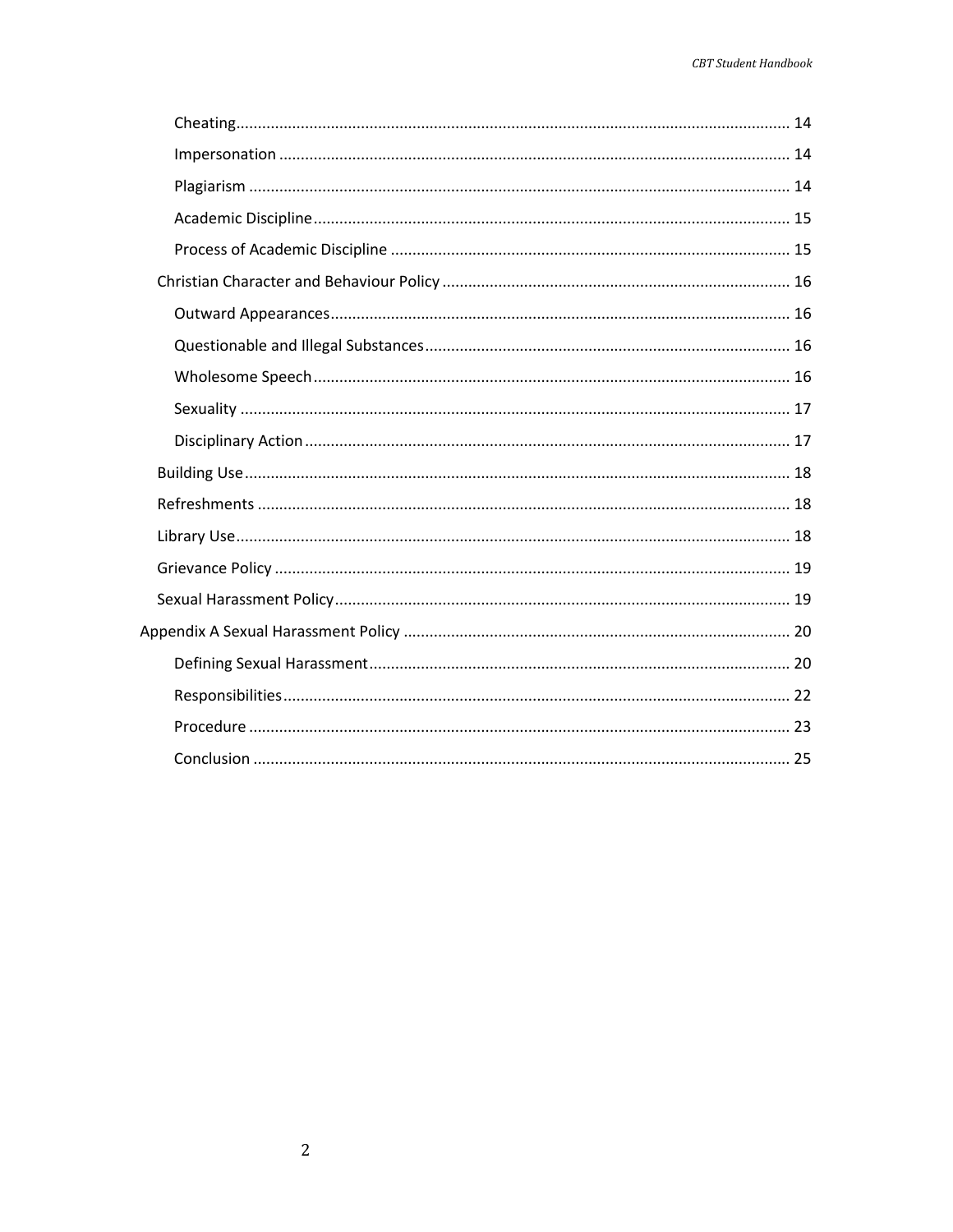<span id="page-3-0"></span>It gives me pleasure to welcome you as a student to the Canadian Baptist Theological Seminary. You are joining a vibrant and growing student body. This campus community will be a strategic part of your school experience. The friends you make today will be your cherished colleagues tomorrow. The faculty members who mentor you in the months ahead will remain your steadfast partners in ministry in the years ahead. God will use these men and women to refine your character, clarify your call, and enhance your competency.

For more than a quarter-century we have been entrusted with the vision of training and theologically educating pastors and other church workers in order that they fulfill the Great Commission of our Lord Jesus Christ in and through local churches throughout the world. To that end we work to provide you with training for ministry that is both biblically accurate and relevant to our context. We believe that it is not enough for us simply to impart knowledge. It is our mission to train God-called men and women for twenty-first century leadership in tough places. We want to foster in the next generation of leaders a desire to go into difficult places and to face courageously the challenges that confront us there.

Thank you for inviting us into your spiritual journey. Together we will experience God extending His Kingdom.

Rob Blackaby, Ph.D.

President Canadian Baptist Theological Seminary and College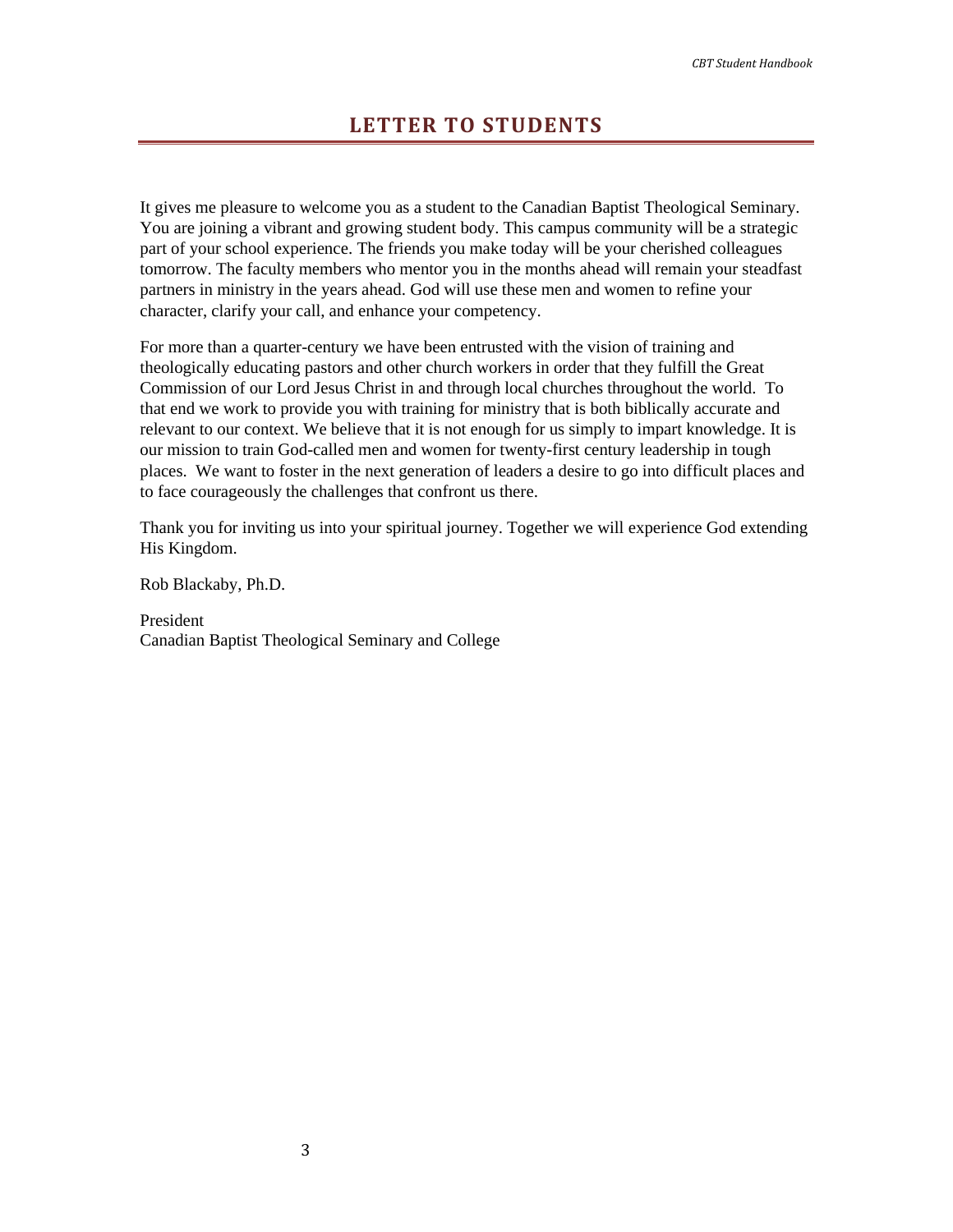# **ACADEMIC INFORMATION**

<span id="page-4-0"></span>The school year is divided into two semesters of approximately 15 weeks each. Students must be enrolled for a minimum of ten credit hours per semester to be classified as full-time students. The January and summer sessions (J-Terms) consist of a variety of intensive classes, typically one week in length.

# **ACADEMIC CATALOGUE**

<span id="page-4-1"></span>The Academic Catalogue for the school contains program and course descriptions and is available on the school's website.

The degree requirements listed in the Academic Catalogue at date of enrollment must be met for graduation. Should a student not complete these requirements within four years, he or she will be subject to the degree requirements under the catalogue in effect at the beginning of the fifth year.

# **FACULTY ADVISOR**

<span id="page-4-2"></span>At the beginning of their studies, each student is assigned to a faculty advisor who will assist with registration and give guidance in the proper selection and sequence of courses. Although academic guidance is provided through the faculty advisor, *it is the responsibility of each student* to know that he or she is following the academic plan that results in completion of all required courses.

Professors are typically available for appointments Tuesday through Friday from 8 a.m. to 4 p.m. when school is in session. Students are encouraged to make appointments with professors ahead of time.

#### **TEXTBOOKS**

<span id="page-4-4"></span><span id="page-4-3"></span>Students are responsible for purchasing their own textbooks and are expected to have them in hand on the first day of class.

#### **PROGRAM REVIEWS**

Each student is required to meet with their advisor at least three times during the course of his or her studies for 1) an initial interview during the first semester, 2) a mid-program review, and 3) a final review in the last semester of study. In these meetings the advisor will offer counsel concerning course selection, course load, and other academic concerns. The advisor will also give spiritual and personal encouragement and guidance as appropriate. At each of these meetings the student will complete an interview form and a self-evaluation of his or her progress toward the outcomes and competencies of the respective degree program. Both the Faculty Advisor and the student will sign the completed forms.

Students should arrange for the mid-program review through the Registrar once approximately 50% of the credit hours of the respective degree program have been completed. Students must meet this requirement prior to resuming the second half of their program of studies.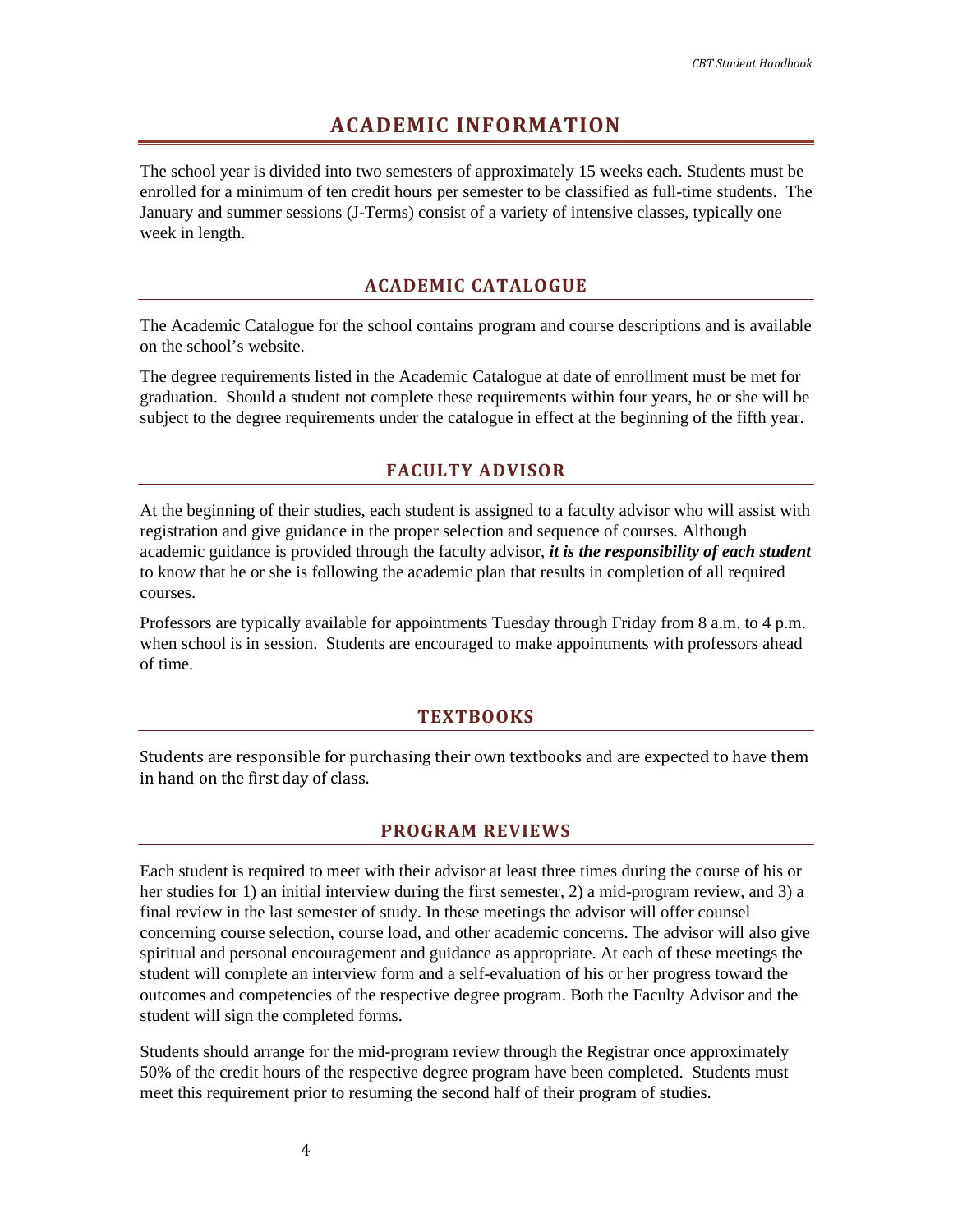# **CAPSTONE MINISTRY FOR MINISTRY DEGREES**

<span id="page-5-0"></span>In the Capstone Ministry courses the student learns from actual experience under the supervision of qualified persons. The goal is to apply, in a ministry setting, the knowledge and skills gained in the classroom to help prepare the student for effective ministry. Six credit hours of Capstone Ministry are required for each ministry degree program for a total of two consecutive terms of study (i.e. semesters or summer term). A minimum of eight hours of ministry each week is required during the semester and sixteen hours per week for the summer terms. The Capstone Ministry experience is guided by the learning covenant which will be signed by the student and the Capstone Ministry supervisor and handed in to the Director of Capstone Ministry at least two weeks prior to the beginning of the Capstone Ministry experience.

Students should request, from the Director of Capstone Ministry, a digital copy of the Capstone Ministry Handbook which gives details for the program and guidelines for developing the learning covenant. Students are bound to the requirements for the Capstone Ministry program as set out in the Capstone Ministry Handbook.

Capstone Ministry may be taken at any time during the course of study after the completion of 24 academic credit hours. Students wishing to enroll in Capstone Ministry should contact the Director of Capstone Ministry *during the semester prior to the anticipated starting date*. It is the **student's responsibility** to initiate and complete the Capstone Ministry requirements.

# **STUDYING ONLINE**

<span id="page-5-2"></span><span id="page-5-1"></span>Currently we are pilot-testing new modalities of course delivery. In addition to strictly inperson courses, the school offers HyFlex and HyperFlex courses. HyFlex courses have an inperson option concurrent with a live, online option via Zoom. So, distance students are able to take courses along with students on campus. And on-campus students can occasionally join the class via Zoom when the need arises. All students joining the classroom via Zoom are required to maintain the protocols stated in the *Remote Student Policy*.

While some courses may be offered completely and only asynchronously, HyperFlex courses integrate the asynchronous distance student with synchronous students within various elements of the course. On-campus students are required to participate in the classroom rather than enrol as an asynchronous student in a HyperFlex course. In addition, distance students studying asynchronously or via Zoom are encouraged to join the classroom as often as they are able. **CBT highly values in-person, life-on-life education and believe there is great value in being together in person face-to-face.**

# **DIRECTED STUDIES**

The option of taking a course as a directed study may be available to students due to exceptional circumstances or need. A directed study should generally serve as an opportunity for the student to explore areas of study not regularly covered in the curriculum or that speak to a special interest or need. **Directed studies are not provided for the convenience of student schedules or as an alternative to scheduled classes that were not taken when offered.**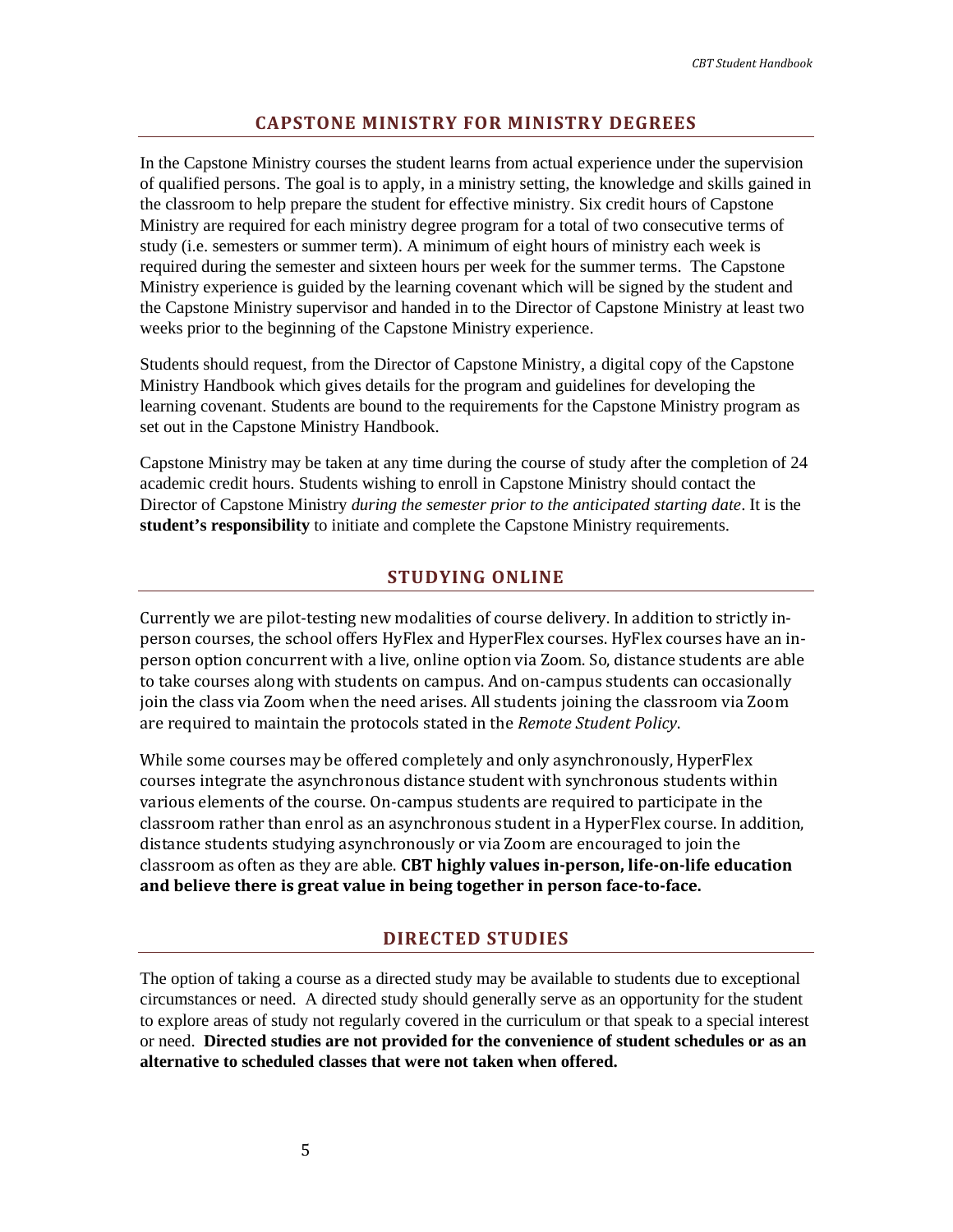The following guidelines will be followed:

- 1. A maximum of one directed study for each full year of study (30 credit hours) will be allowed (example: 3 directed studies for MDiv or 2 directed studies for MCMin) and may not exceed three credit hours for any directed study.
- 2. **The student must have a minimum 3.0 cumulative grade point average before a request for a directed study can be considered.**
- 3. Students must complete a Directed Study Request Form and return it to the Registrar before a request can be considered. **Students may not make requests directly to individual professors or advisors.** The appropriate professor and advisor will be notified when a request is received.
- 4. Requests must be evaluated and approved by the Academic Dean and, if approved, must receive the agreement of the professor before proceeding with the request.
- 5. Requests should be made in the normal cycle and time frame of registration for a semester and are subject to the same deadlines and expectations for any other course. Exceptions to this policy will be considered only in cases of extreme emergency or hardship. **It is the sole responsibility of the student to initiate the written request and to comply with all requirements and deadlines.**
- 6. Upon approval of the request, the professor and the student will draft a learning proposal (contract) that will reflect the focus and requirements for the course. The proposal must be submitted to the Academic Dean for final approval. The proposal must reflect a quality and discipline of work equal to that expected for regular classes. A copy of the request, proposal, and certification of completion will be placed in the student's permanent file.
- <span id="page-6-0"></span>7. **A Directed Study Fee will be charged in addition to normal tuition fees.**

# **FREEDOM OF INQUIRY**

Canadian Baptist Theological Seminary is firmly committed to upholding freedom of inquiry as an indispensable principle for good theological education in every aspect of its institutional life and in relationship with its public. Of particular importance is the student's freedom of inquiry. The school will uphold the freedom of inquiry necessary for genuine scholarship and as articulated by its statement of faith and in adherence to biblical teachings and principles. Students are encouraged to follow established grievance procedures or to file a complaint with ATS and/or ABHE if they feel the freedom of inquiry standard is being violated (See Grievance Policy).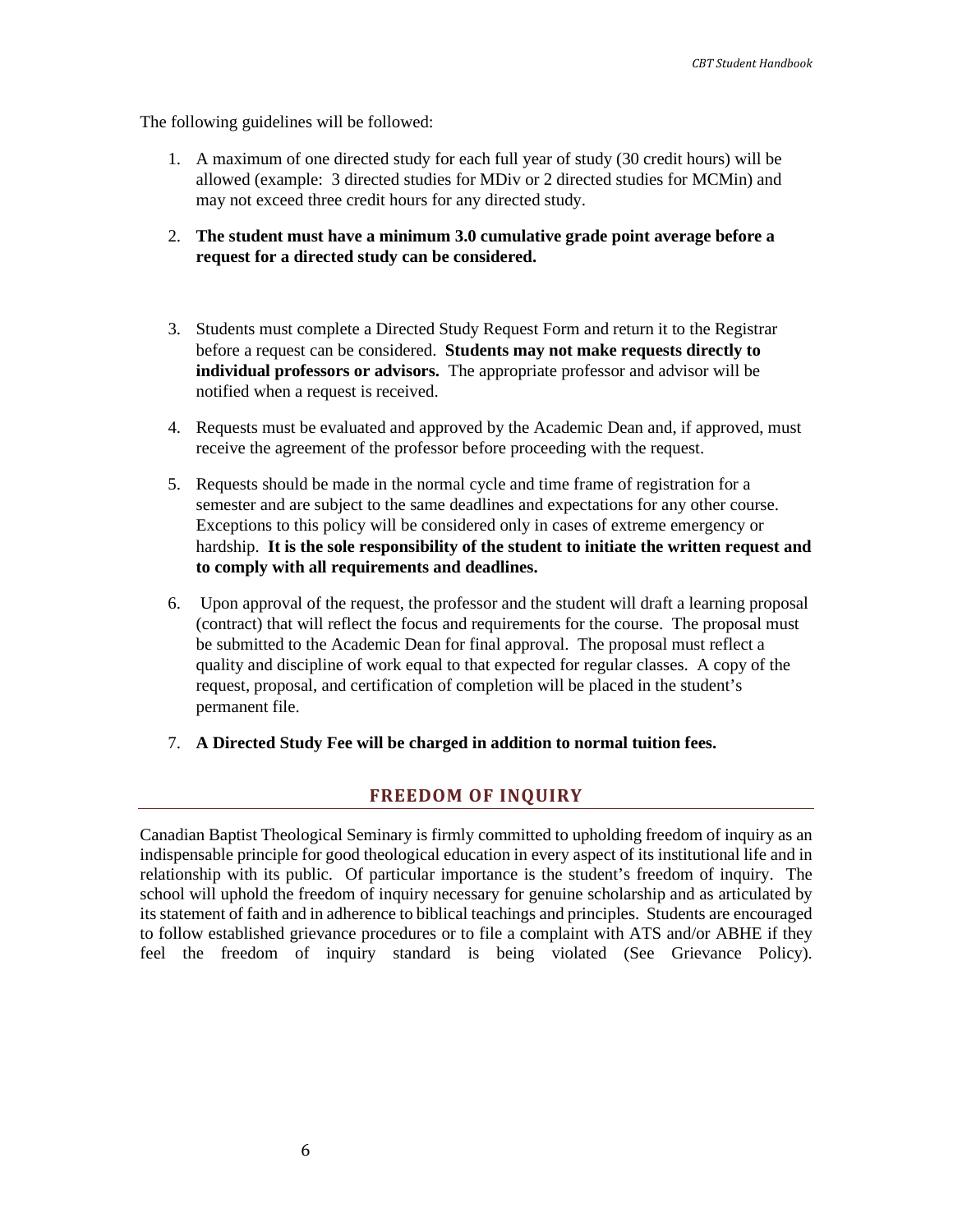## **GRADUATION**

<span id="page-7-0"></span>Graduation is for those students who have fulfilled all of their program requirements and who have met all of their financial obligations to the school. Participation in the graduation ceremony is required of all graduates. Requests for an exception must be submitted to the Academic Dean at least 60 days prior to graduation.

Graduation exercises are held on the Saturday immediately following final exams in the Spring semester.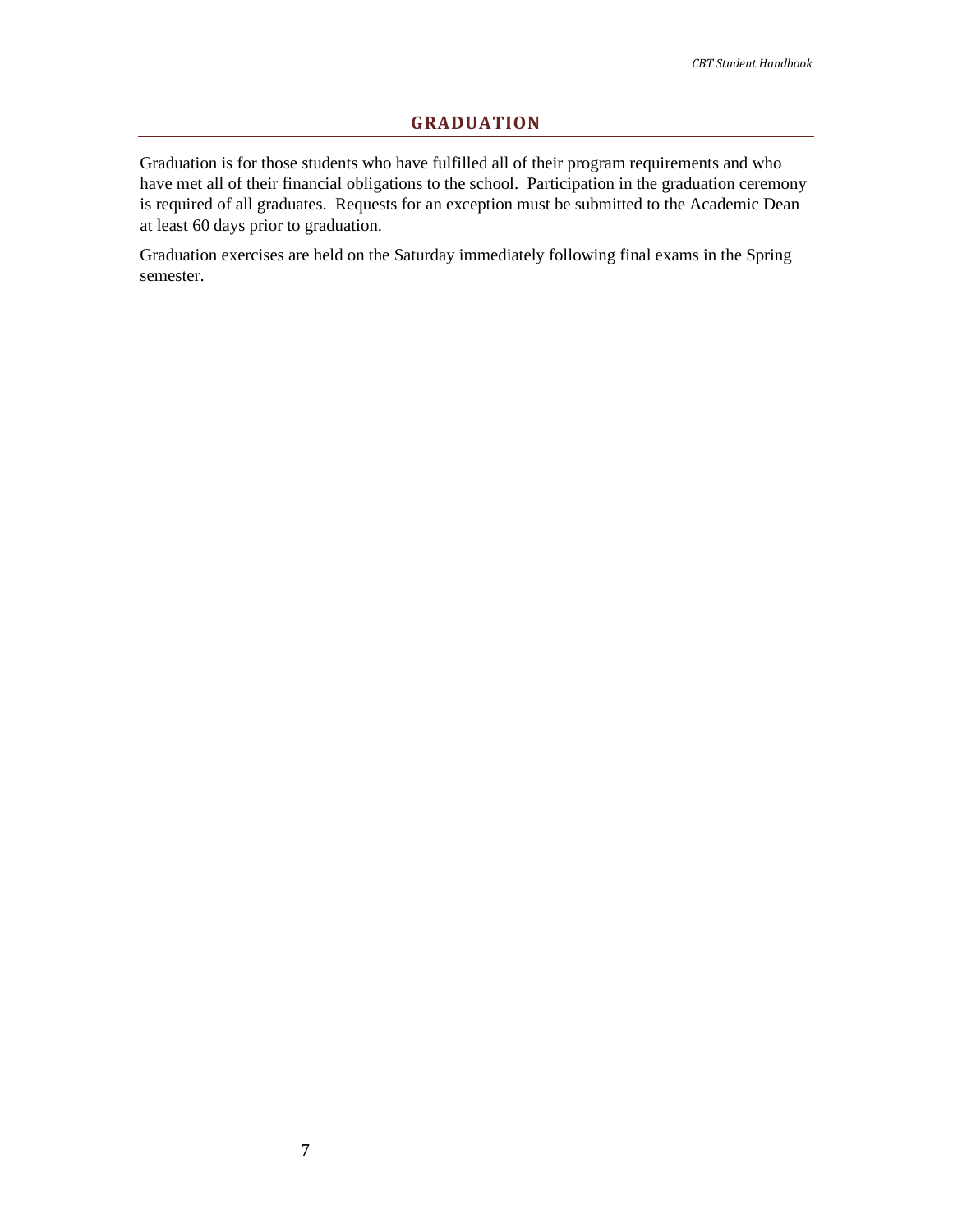# **SCHOOL ACTIVITIES**

# **CHAPEL**

<span id="page-8-1"></span><span id="page-8-0"></span>Chapel services are conducted during specified times and days of the week. The purposes of chapel are to worship, to engage in Bible study, to be encouraged, and to receive instruction in the Christian ministry. Students are expected to attend all chapel services.

# **FELLOWSHIP**

<span id="page-8-2"></span>We value time together with students, faculty, and staff. There will be consistent time each week to enjoy refreshments and conversation. We also encourage students and their families to gather for the purpose of building community.

# **SPIRITUAL EMPHASIS WEEK**

<span id="page-8-3"></span>At the beginning of the academic year, a week of extended chapel time is set aside for spiritual renewal. This week sets the tone for the school year by allowing the seminary family the opportunity to make sure their heart, mind and life are in harmony with God's will. Various topics related to the Christian faith are covered. Everyone is expected to take part in Spiritual Emphasis Week.

# **JOURNEY GROUPS**

<span id="page-8-4"></span>Faculty members lead a Journey Group of students each year. These groups meet regularly during each semester. This is a time for faculty and students to build relationships and strengthen their walk with God. Students will be given the opportunity to join a Journey Group of their choice at the beginning of each semester.

# **CBT AND THE LOCAL CHURCH**

<span id="page-8-5"></span>One of the expectations for every fully enrolled student is that each one will be actively involved in church life and ministry during their studies. This not only provides a context within which to appreciate what is learned in the classroom but also enriches students with experience that prepares them for future ministry. Faculty advisors will request an annual church involvement report from each student's pastor or church leader who will verify that he or she is indeed taking advantage of this "classroom-outside-the-classroom." Students must keep the church contact information updated in Populi.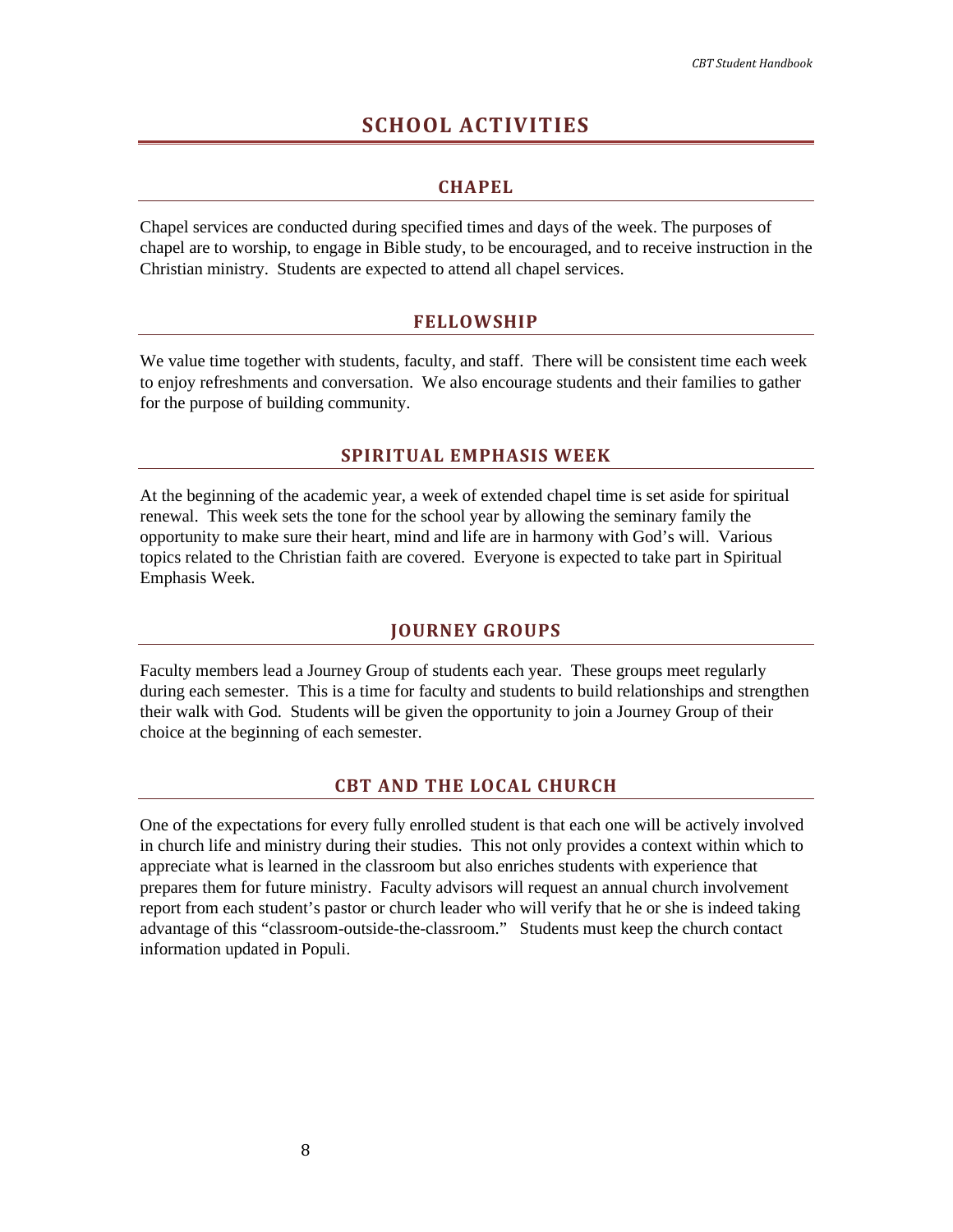#### **SEMINARY DAY**

<span id="page-9-0"></span>The first Sunday of Spring Break is Seminary Day, when selected college and seminary students travel to speak in participating churches across Canada. Seminary Day is a key element of training God-called men and women for twenty-first century leadership. It represents a valuable opportunity for on-site training under the watchful eye of current pastors.

The student's experience most often involves preaching the morning message, but alternately may involve working in various other roles and always includes sharing a report about the college and seminary. There will be additional opportunities to be involved by sharing your testimony on video for a Seminary Day digital presentation. The weekend comes laden with insightful conversations from experienced pastors about church leadership and ministry life. It also helps to promote our school's vision with some of our supporting churches.

Travel costs are covered by the seminary's *Friends of Mike and Nancy McGough Seminary Day Fund*. Food, lodging, honorariums and local transportation are supplied by the hosting church. Students are encouraged to apply.

#### **SPECIAL EVENTS**

<span id="page-9-1"></span>The Student Life Director will work with students in planning and scheduling special events. Any event must be cleared through the school calendar and a building use request form must be completed.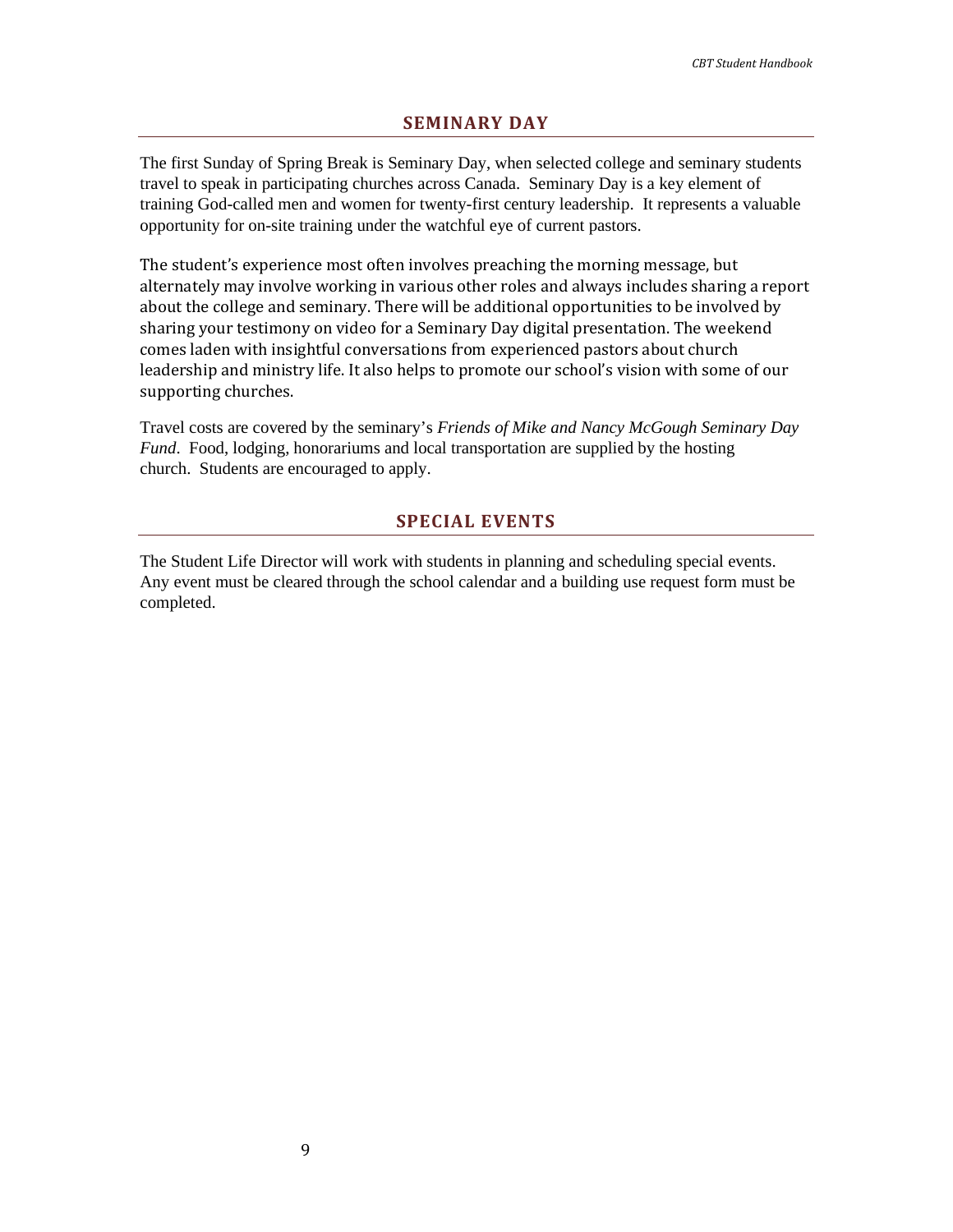# **STUDENT COUNCIL**

<span id="page-10-0"></span>The key role of the Student Council is to promote community life for students in the seminary family (whether resident or non-resident). In order to function to its maximum potential, this council operates as a team, with a chair person selected to ensure there is consistent progress. The Student Council is intended to serve the student body in three highly significant and unique capacities:

1. Represent students to administration.

While school is in session, the president, the Student Life Director, and a representative from the faculty will meet with the Student Council no less than once per month. The council will be strategic in helping to maintain good morale among the student body. It will also provide student representation in discussions related to policies and procedures that affect the members of the student body.

2. Provide an appropriate peer advocate.

Through highly visible promotion, the Student Council will be identified as a peer advocacy group. This would be the most appropriate group with whom a student can register concerns. This would also be the group most suited to represent administration, faculty, and staff to students.

3. Coordinate and execute strategic social events for students.

There are strategic times throughout the year when social functions need to be coordinated in order to minister to the general student body. Such functions include the BBQ to begin the school year and welcome new students, a Christmas event, and graduation. Also important is the coordination of Friday Fellowship hours, scheduled each Friday while classes are in session.

**Other Issues**: Because the Student Council has a significant role in seminary community life, it is advisable that the election of new members be held early in April, so that the new council can begin meeting during the summer in preparation for the commencement of fall classes. It would further be advisable that the council be comprised of junior and senior class members, rather than first year students.

**Elections**: The mode of election should be as follows: Each member of the student body has the right to nominate one person for inclusion on the Student Council. After all nominations are submitted, the current council will weigh the names and select a list of council members. That list of members will be voted on by the general student body by mid-April, and the new council will be introduced at the Awards Chapel during the final week of classes.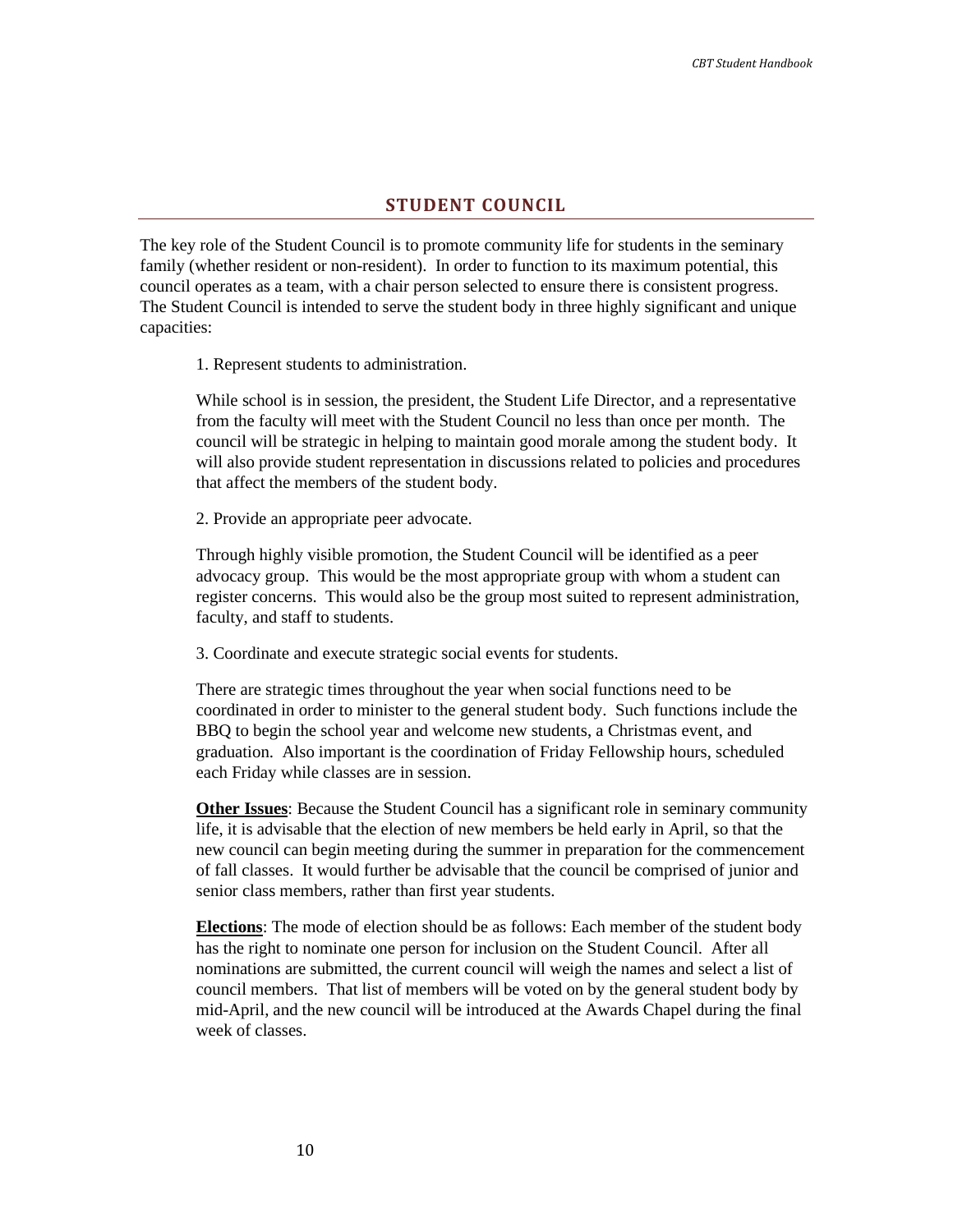# **POLICIES AND PROCEDURES**

# **CLASS ATTENDANCE POLICY**

<span id="page-11-1"></span><span id="page-11-0"></span>Students are expected to attend all meetings of all classes in which they are enrolled. Unless previously approved by the professor, a student absent for more than two class hours per credit hour for the course will not receive credit for the course. For instance, students may not miss more than two hours of class time for a one-credit-hour course; four hours for a two-credit-hour course, or six hours for a three-credit-hour course.

Additionally, students are expected to begin and end each class according to the established time schedule for that course. Students are required to arrange work and personal commitments so that they do not interfere with the normal class schedule. No allowance will be made for non-emergency late arrivals and early departures, particularly in relation to quizzes/exams and other scheduled class activities.

# **COMPLETION OF ASSIGNMENTS**

<span id="page-11-2"></span>All assignments are due on the date set by the instructor. Work will not be accepted that is more than two weeks overdue. Students may not submit the same material for credit in more than one course without prior approval of the instructor.

Students who have not completed all of their work in a course, so that a final grade can be assigned, must formally request an incomplete ("I") in the course before the end of the semester. The written request must be submitted to the instructor and include rationale and explanation for the request as well as a plan of action to complete the work. All work must be completed within thirty days from the last day of class. An incomplete ("I") will be granted at the discretion of the instructor with the consent of the Academic Dean. If work is not completed satisfactorily within the granted extension, the "I" will automatically be converted to an "F".

# **SEVERE WEATHER POLICY**

In the event of extreme weather conditions that make either travel to the school or the conducting of classes unsafe or unreasonable, the following policy will apply:

When severe weather conditions occur or are predicted, a decision regarding class cancellations or delays will be made by the Academic Dean or other authorized person no later than 6:00 am of the day in question. Notification of class cancellations or delays will be via a pre-recorded message on the school phone system (extension 800) and posted on the school website. Closing notifications will be in place by 6:30 am. The absence of closing announcements through these media will indicate that the class schedule has not been altered and that all school services will be in operation, though possibly delayed or scaled down. **Due to a number of uncontrollable variables, the closure of schools or other institutions in the Calgary/Cochrane area will not necessarily determine the status of the school's operations.**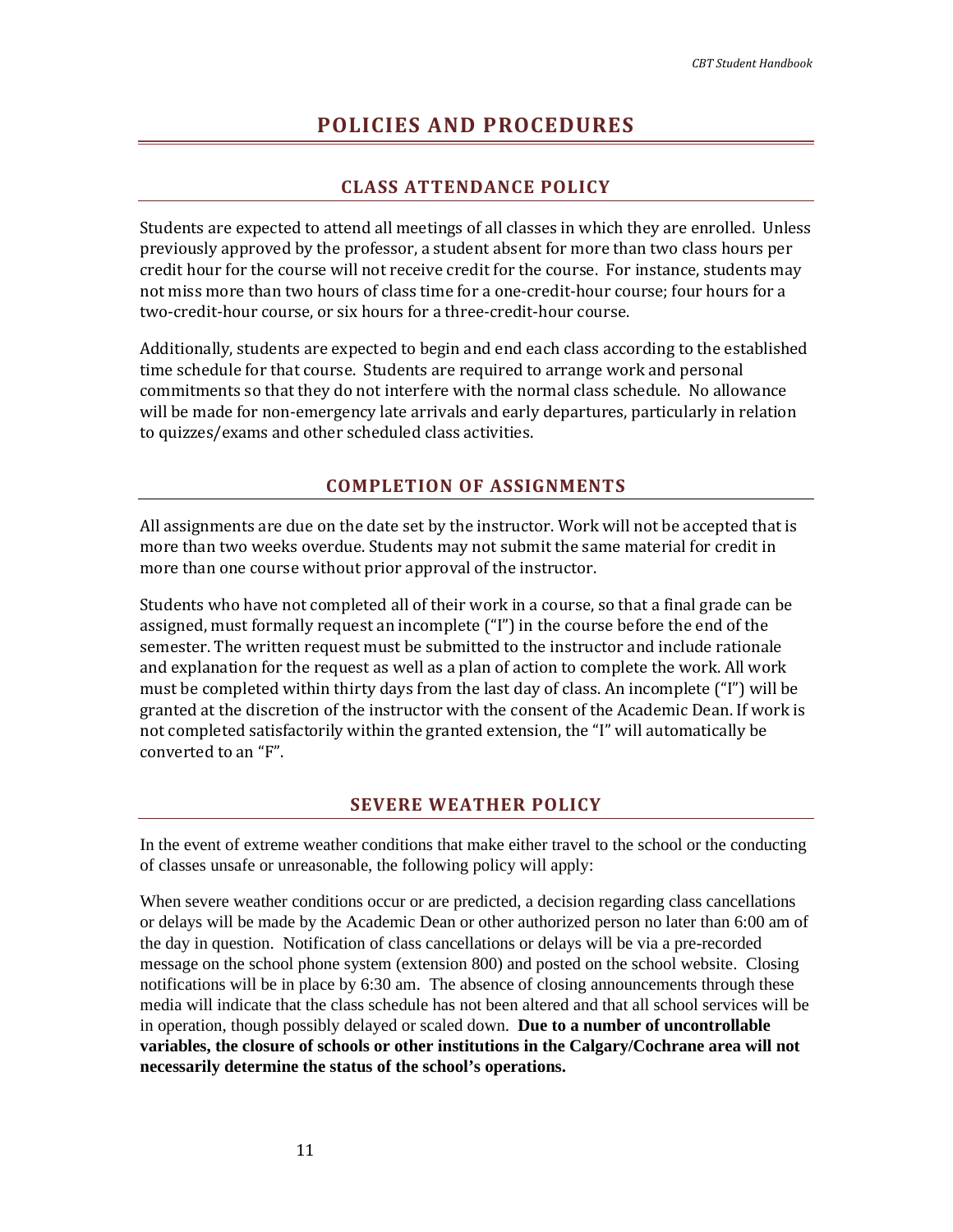It is neither the intent nor desire of the school's administration to place students, faculty or staff at risk due to severe weather conditions. Recognizing that weather and driving conditions can vary significantly over the region, we encourage every person to make his or her own decision regarding the advisability of traveling in severe weather. We would rather one delay arriving for work or class or miss a day than be placed at an unusually high level of risk. In such circumstances, the reasonable and courteous action expected of students would be to notify the school by phone of their situation at their earliest convenience. In the case of such absences, student and employment policies regarding absences or late arrival will be in force.

# **USE OF ELECTRONICS IN THE CLASSROOM**

<span id="page-12-0"></span>Audio or video recording of an instructor's lectures or conversation without the express prior permission of the instructor is prohibited.

Use of a computer in the classroom is a privilege and not a right. Computers are to be used for classroom activities only. They are not to be used for internet surfing, emailing or other activities without the permission of the instructor.

# **COPYING AND COPYRIGHTS**

<span id="page-12-1"></span>Copying machines are available for personal copying on a charge basis. These machines are intended only for production of a limited number of copies. Individuals with a large amount of copying work should yield the use of the copying machine to those with short runs, as a matter of courtesy.

The school complies with all current copyright laws and regulations and expects students, staff and faculty to do the same. Copyright regulations are posted by all copiers and the full policy is printed in the library handbook.

When students are required to provide multiple printed copies of papers or other documents for all or part of the class as a requirement for an assignment, the student is responsible for the duplication and expense of those copies. A photocopier is available in the library for student's use.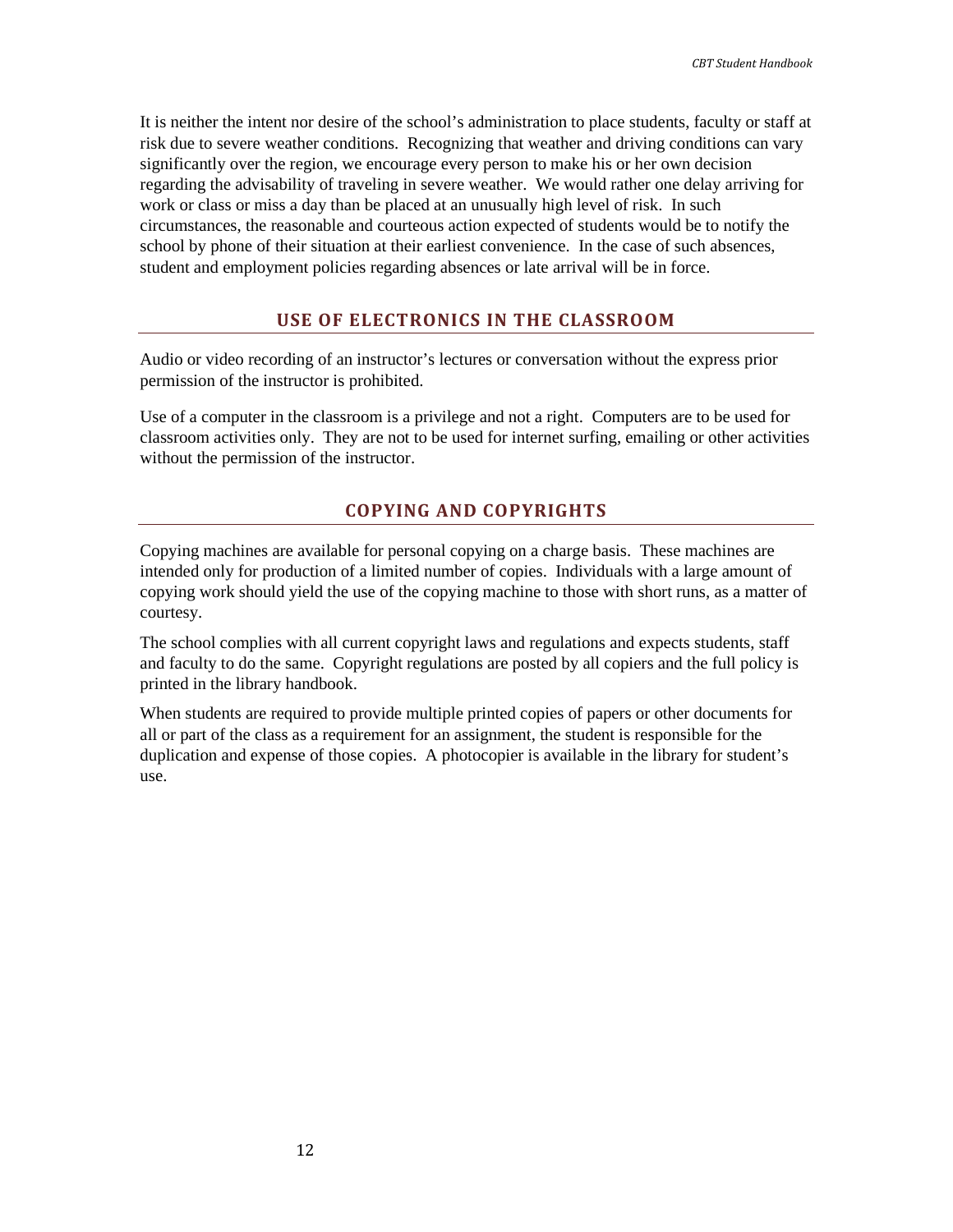## **REMOTE STUDENT POLICY**

Remote Courses allow for students to participate in live, on-campus courses via the internet without actually being physically present in the classroom.

Conditions:

• Because remote students will be expected to participate in the course just like students in the physical classroom, they must have access to stable, high-speed internet as well as a webcam and headset/earbuds with microphone.

• To actively participate in class, students must stay engaged with lecture and online access, having the ability to interact consistently with professor and other students.

• Students must be at their computers in a private setting for the duration of the class time each week (i.e. not a café, open/public space, car, beach, or other non-private settings).

• Students must abide by the policy in the student handbook for dressing appropriately for online classes just as they would in the classroom.

- Students will be asked not to eat while in online class, just as classroom students.
- Only the enrolled student is allowed to view or participate.

• Courses (including any course materials) may contain confidential, proprietary, privileged, and/or private information. Any statements or information shared in the course are confidential and intended solely for the student enrolled in the course. Any disclosure, reproduction, distribution or other use of course information or any materials to an individual or entity other than the student is prohibited.

- Courses may not be recorded.
- Failure to meet these conditions could result in expulsion from the course.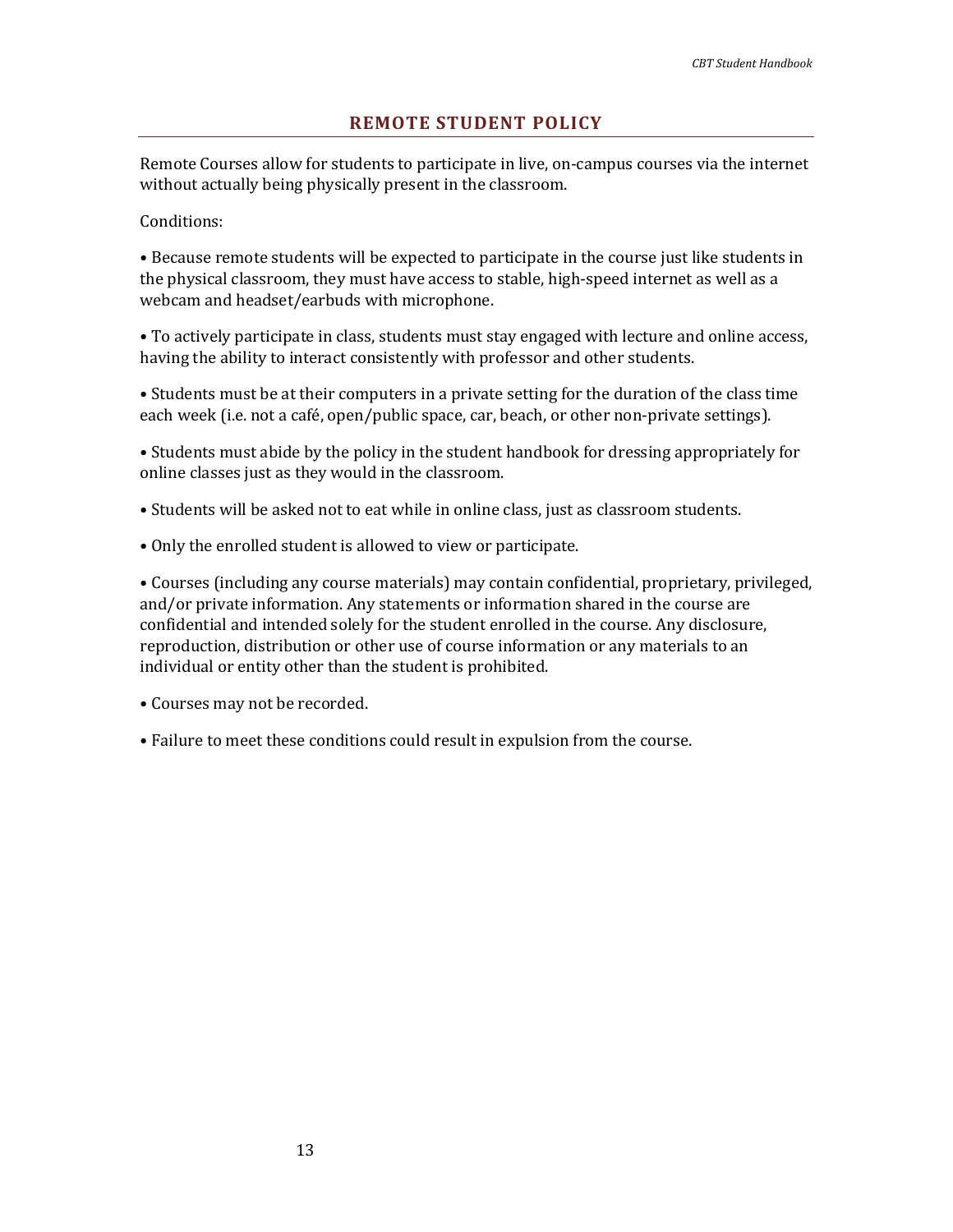# **ACADEMIC HONESTY POLICY**

<span id="page-14-0"></span>CBT is committed to high academic standards and expects students to achieve these in a manner marked by integrity and honesty. The school expects all students to uphold this principle and considers any act of academic dishonesty such as plagiarism, impersonation or cheating as a serious offence that will be subject to disciplinary action.

# **CHEATING**

<span id="page-14-1"></span>Cheating is the purposeful and concealed use of unauthorized aids, assistance, materials or methods on examinations, assignments, reports or other work used to evaluate student performance. Examples include the following:

- Providing information to another student or obtaining it during an examination
- Use of unauthorized or concealed materials on an examination
- Obtaining by improper means examination papers, test or quizzes; use or distribution of such materials to others
- Copying from another student's work
- Allowing one's own work to be copied
- Submitting another person's work as your own
- Providing papers, essays, or take-home examinations for another person to submit as their own
- <span id="page-14-2"></span>• Submitting an assignment when a major portion has been previously submitted or is being submitted for another course without prior permission of all instructors involved

# **IMPERSONATION**

<span id="page-14-3"></span>Impersonating another student or allowing oneself to be impersonated for purposes of taking exams or carrying out other assignments will not be tolerated.

# **PLAGIARISM**

Plagiarism is the act of presenting someone else's ideas, writing, work or other intellectual property as one's own.

To "plagiarize" is to submit someone else's work as your own. In submitting material for credit, all forms of plagiarism are prohibited. Copying another student's work, citing printed material without acknowledging the original source, and taking information off the internet without giving credit are considered plagiarism.

Examples include the following:

- Presentation of all or part of another person's work without properly quoting and citing the source within the text of the paper
- Failing to cite the correct source of a quotation
- Not acknowledging images, designs, digital, audio and video files whether published, unpublished or posted electronically or on the web
- Substantially paraphrasing without acknowledging the source even though you have used your own words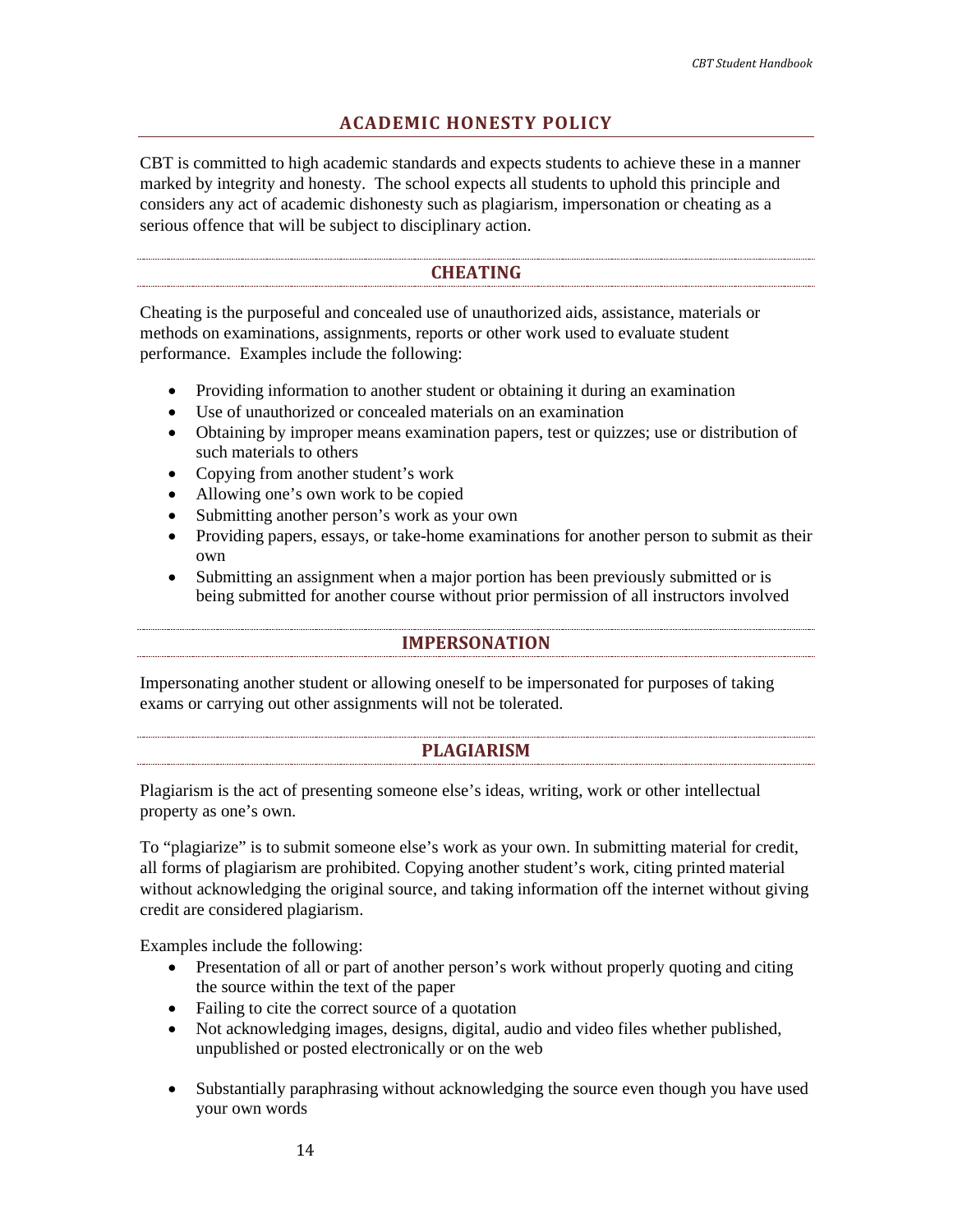<span id="page-15-0"></span>All forms of plagiarism will not be tolerated and could result in a failing grade for the assignment. Plagiarism could also result in further academic disciplinary action, including dismissal from the school.

## **ACADEMIC DISCIPLINE**

Penalties for academic dishonesty may include but are not limited to the following:

- Resubmission of the assignment or examination with grade penalty
- Failing grade in the assignment, examination or test
- Failing grade for the course
- Disciplinary probation for the remainder of the student's program of study. This will include a note in the student's file and a notation may or may not appear on the student's transcript indicating a breach of academic honesty has occurred.
- Suspension from the course or program of study for a period not less than one semester. While suspended, courses taken elsewhere are not eligible for transfer credit.
- <span id="page-15-1"></span>• Dismissal from the school

### **PROCESS OF ACADEMIC DISCIPLINE**

If a student is deemed to have committed academic dishonesty, the student may be subject to academic discipline. The following outlines the process used in such cases:

- 1. The instructor will assess the severity of the alleged infraction and initiate a disciplinary process.
- 2. The instructor will meet with the student to discuss the alleged infraction and provide opportunity to the student for explanation or confession. At this point the instructor may choose to impose an academic penalty consisting of resubmission of the academic work, a written reprimand, or submission of a failing grade for the academic work.
- 3. If this is a first offence, the instructor is responsible for notifying the student of the offence and securing the student's acknowledgement that they have committed the offence.
- 4. If the outcome is not deemed satisfactory by the instructor, the instructor will refer the complaint with accompanying documented evidence to the Academic Dean who will submit the complaint to a Faculty Subcommittee on Academic Integrity.
- 5. The Committee will investigate the complaint and recommend a resolution. Any course failure, suspension or dismissal resulting from academic dishonesty will be the action of this committee.
- 6. A student may apply in writing to the Academic Dean to appeal the decision or to have a notation expunged from his/her academic record on the following grounds:
	- a. There is evidence available that was not considered in the decision.
	- b. There is evidence of prejudicial treatment in the decision.
	- c. The appropriate process, as outlined was not followed.

The full faculty has final jurisdiction in matters of academic dishonesty.

7. All cases of academic dishonesty will be reported to the Registrar and the Academic Dean.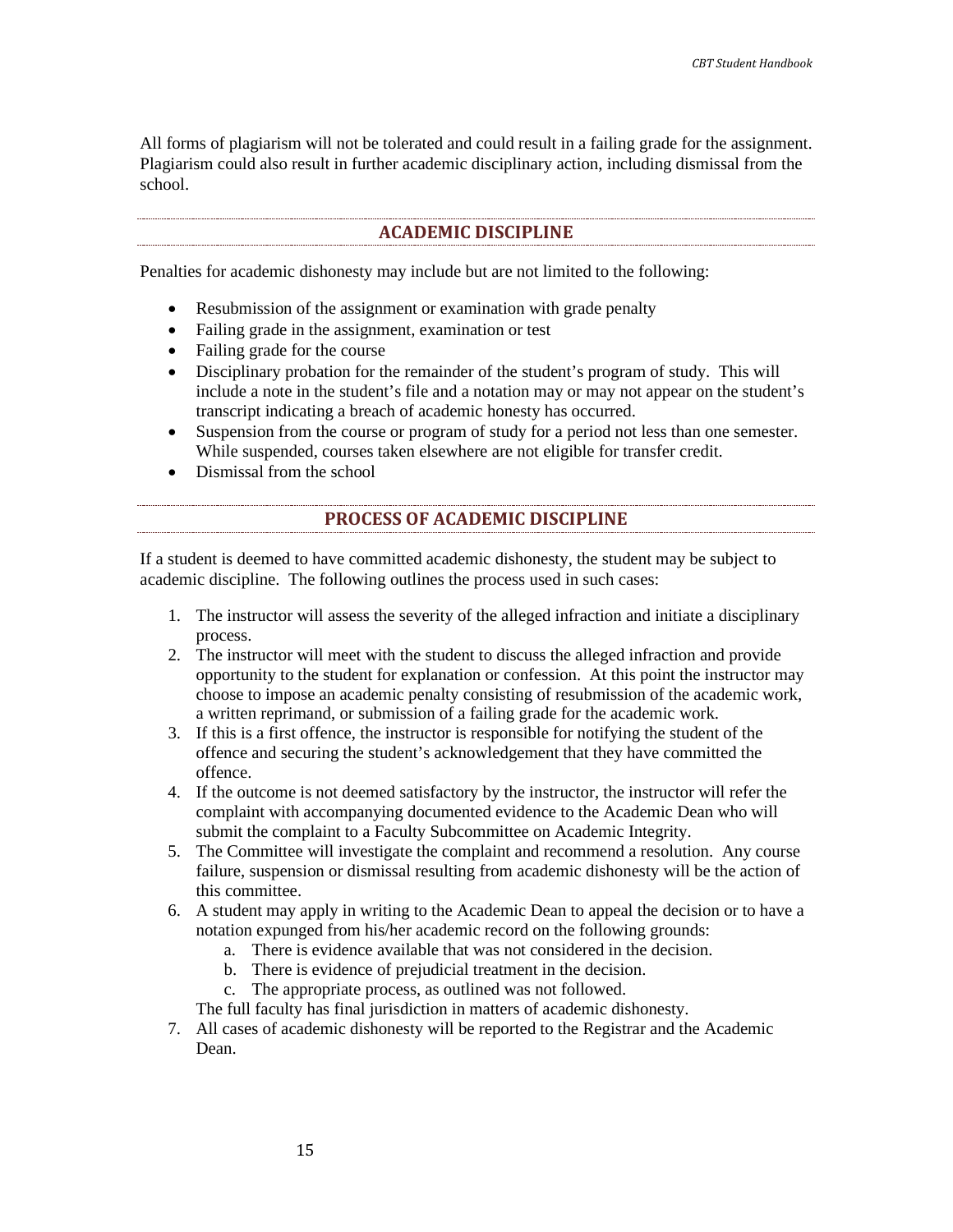# **CHRISTIAN CHARACTER AND BEHAVIOUR POLICY**

<span id="page-16-0"></span>Students attending Canadian Baptist Theological Seminary& College are expected to conduct themselves in such a way as to demonstrate genuine Christian conversion and a maturing Christian faith. Students should live in such a way as to bring honour to the Lord Jesus Christ and to reflect positively on the school. The Apostle Paul's instructions to the church at Corinth serve as an excellent goal for students, faculty, and staff alike. "Therefore, whether you eat or drink, or whatever you do, **do everything for God's glory**." (1 Cor. 10:31)

Naturally, Christians from different cultures and various traditions have applied this scriptural principle in different ways. The following guidelines are ways in which the CBT family seeks to implement this principle and live according to biblical teachings in a few specific areas.

#### **OUTWARD APPEARANCES**

<span id="page-16-1"></span>Students are expected to dress in a way that reflects modesty and neatness. Being considerate of each other reflects the values of Christ. This also includes proper attention to personal hygiene and grooming. Some in our community consider it inappropriate for men to wear a hat indoors and especially in a worship service. The CBT environment includes housing, classrooms, offices, and places for recreation and worship. Keep in mind that apparel in some settings may not be appropriate in others. Maintaining an appropriate outward appearance shows respect for fellow classmates and instructors and also contributes to a positive learning environment.

#### **QUESTIONABLE AND ILLEGAL SUBSTANCES**

<span id="page-16-2"></span>The CBT campus is an alcohol-, tobacco-, and drug-free environment. The storage and consumption of the aforementioned substances is not permitted on school property. At our school and in our community, the safety and security of the inhabitants is highly prioritized, particularly since there are so many little ones. The Bible is also clear about prohibiting drunkenness and commanding self-control in all aspects of life. Substance abuse, even of legal drugs, can lead to life-destroying addictions. The smoke-free policy will be provided at the time of orientation and made available in the Business Office throughout the year.

As an exercise in spiritual discipline and consideration for fellow Christians, students are expected to refrain from the use of alcoholic beverages, tobacco, and drugs while they are enrolled at CBT. Such a limitation of personal freedom maintains and preserves the unity and integrity of our community and sets a safeguard for the immature and under-aged among us. Remember that believers are God's sanctuary and His Spirit lives within us.

#### **WHOLESOME SPEECH**

<span id="page-16-3"></span>Not only should students guard what goes into their mouths; they must also be vigilant about what comes out. The Bible has much to say about the use of our tongues. Profanity, vulgarity, gossip, racial or ethnic slurs, bullying, or harassment of any kind (including electronic communications) are just some of the ways that what we say can damage another. In contrast, the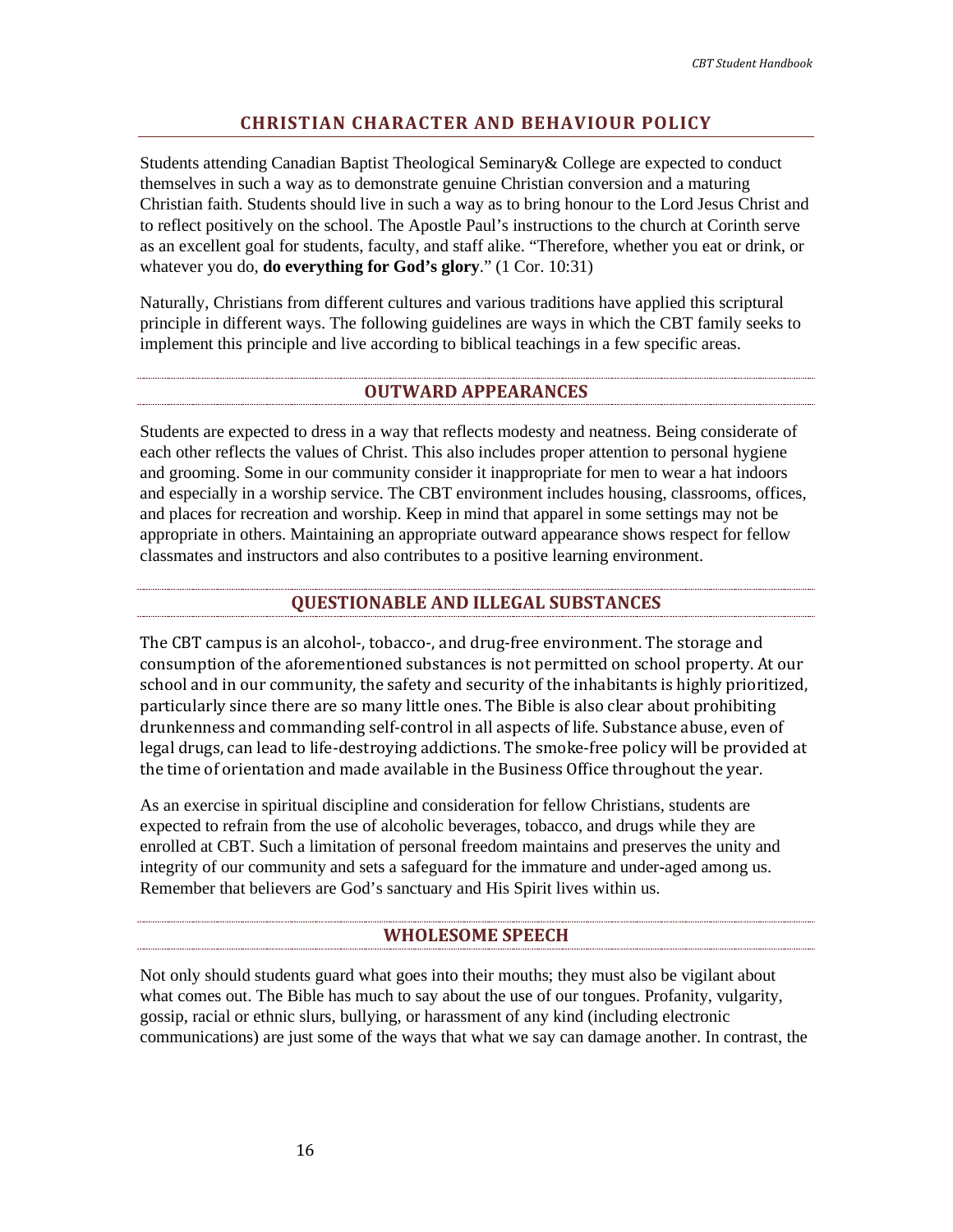maturing believer must seek to communicate in such a way as to build up others rather than tear them down. Treat others with respect, care, and dignity, recognizing the value of every human being as created by God in His image.

#### **SEXUALITY**

<span id="page-17-0"></span>How believers treat members of the opposite sex is extremely important, especially in a Christian co-ed educational environment. The Bible is clear about standards for sexual intimacy. This is reserved for a husband and wife within the exclusive context of a life-long marriage covenant. Single students are expected to keep themselves morally pure, and married students are expected to remain faithful to their spouses. Preparation for marriage as well as marriage strengthening can be valuable elements of students' experience at CBT. Avoiding the temptations of any form of pornography—which is degrading, dehumanizing, and exploitive—is an essential safeguard that must be in place. Those who might struggle with this addiction are encouraged to seek godly counsel and help. Christians must be on guard against all types of visual temptations including inappropriate forms of entertainment whether on TV, movies, or the internet. Students are expected to make wise choices in the use of their leisure time.

#### **DISCIPLINARY ACTION**

<span id="page-17-1"></span>If a student does not live up to the Biblical standards of Christian character and behaviour, it is appropriate for the school to speak into his or her life through godly counsel. Usually the student's faculty advisor would initiate this step. When such behaviour persists, or in cases of egregious incidents, the school reserves the right to take remedial action, which could result in suspending or expelling the student.

The decision to *suspend* or *expel* is in the hands of the Faculty under the leadership of the President. *Suspension* is for one semester, after which the student may receive approval to resume enrollment in courses. A student who is *expelled* may not resume his or her studies for a period of one year, and must apply for readmission to the school and resubmit personal references and a church endorsement (for degree programs in which this requirement applies). The school will not accept courses for transfer from another institution or grant a degree for a student who is under expulsion.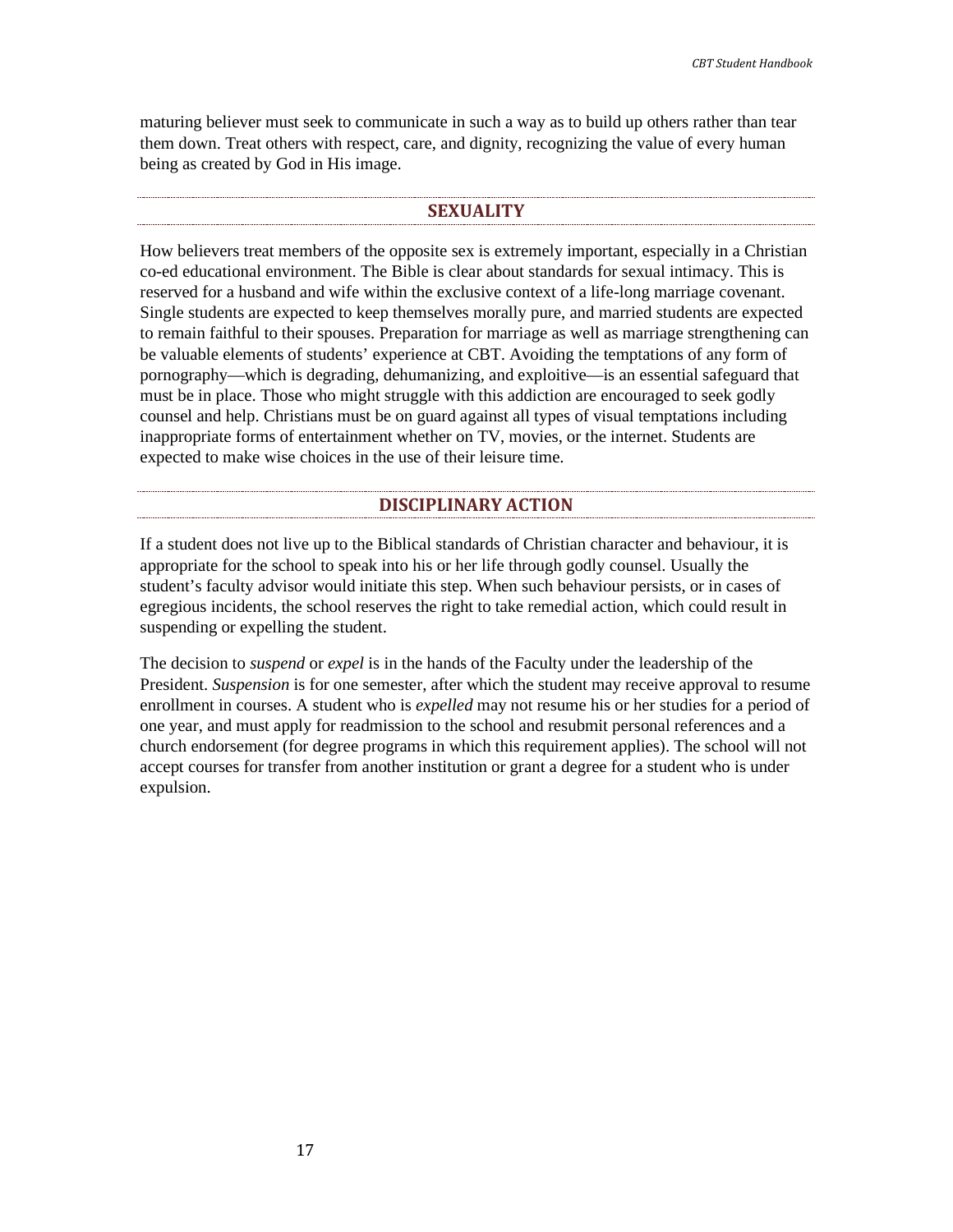#### **BUILDING USE**

<span id="page-18-0"></span>The student lounge and fitness room are available for your use between 7:30 am and 5:00 pm Monday through Friday. Access outside these hours is possible through the library during business hours.

Equipment in the exercise room is off-limits to children under the age of 14 years. Older children who may want to use this equipment must be supervised by an adult at all times. Please refer to the policy posted in the Fitness Room for more information.

<span id="page-18-1"></span>Children are to be under parental supervision at all times throughout the building and grounds.

# **REFRESHMENTS**

We recognize the desire of students to bring food and beverages into the classroom, especially during multiple-hour classes. As a general rule, professors will communicate whether that is appropriate in their classes. Please note that in every case food and beverages are not permitted in the classroom except in closed containers. Students are expected to be self-policing in this regard. They are responsible for immediately cleaning up spills and keeping the lunch room tidy.

<span id="page-18-2"></span>Food is not permitted in the library. **Covered** beverage containers are permitted, but not at computer stations.

# **LIBRARY USE**

All fully-enrolled students are issued a student i.d. card at registration. This card also serves as a library card and is required in order to check out materials from the library. Occasional students, who are not issued student i.d. cards, must see the library director to acquire a library card. For detailed information on all library policies, please see the Library Guide. Here are some highlights:

- To borrow visual material (videos/dvds) an annual fee is required.
- All students must set up a copy/printing account in the library with a minimum of \$5.00. Copies/prints are 10 cents each.
- There are designated computers in the library for student use for word processing, database searching, and internet/email use.
- Spouses may acquire a library membership card free of charge.
- The library has an extensive Fiction section and small Children's Books collection that families are welcome to borrow. However, please be aware that we are not able to accommodate children in the library for an extended period of time.
- Covered beverage containers ONLY are allowed in the library. Students can eat in the student lounge area in the academic building.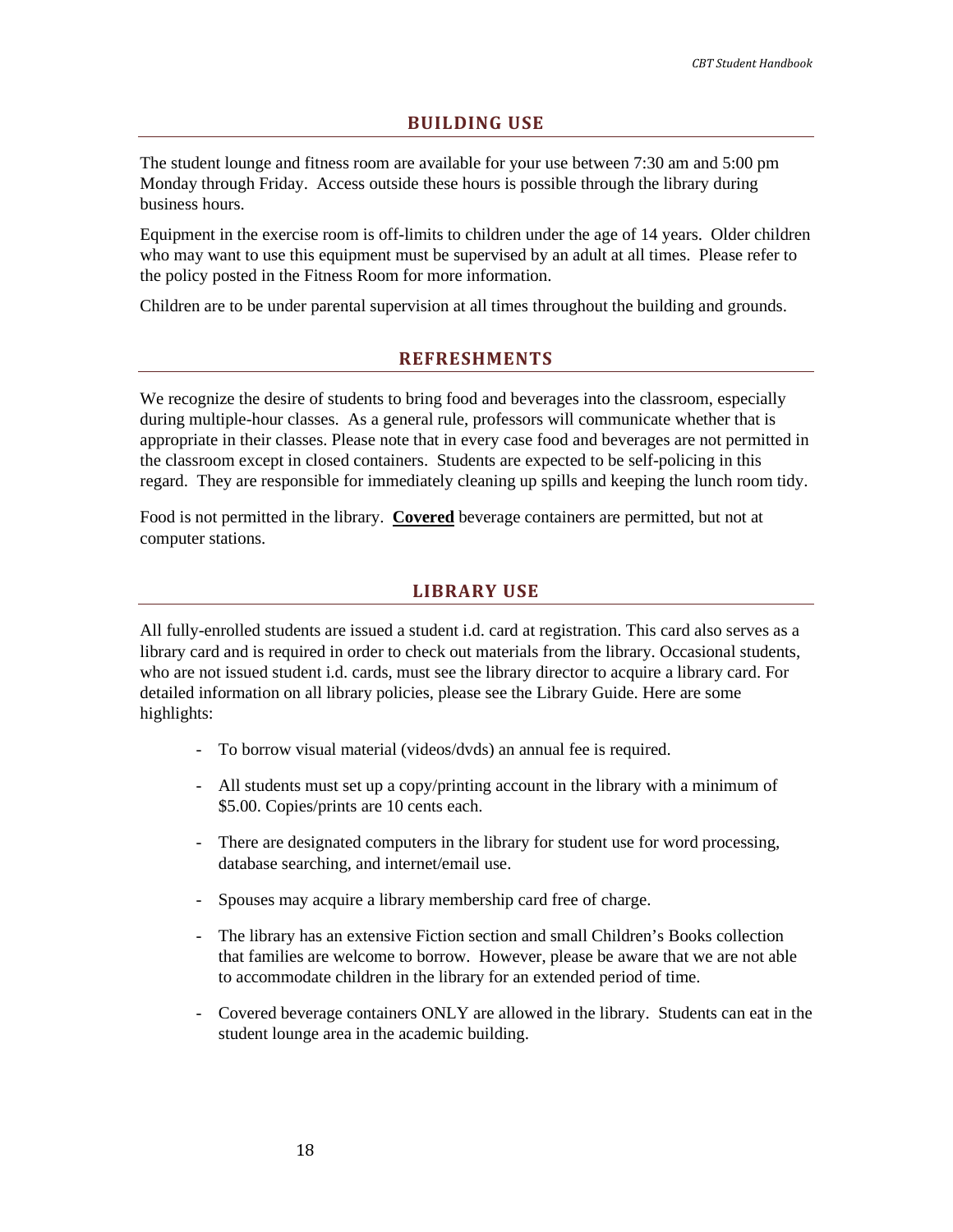#### **GRIEVANCE POLICY**

<span id="page-19-0"></span>If a student feels that he or she is being treated unfairly in a class, whether in the matter of a grade received or for some other matter, the student should follow the normal grievance procedure:

- 1. The student should first talk directly with the professor of the course involved.
- 2. If no resolution is made, the student should take the matter to his or her faculty advisor.
- 3. If still no resolution is attained, the student may then take the matter up with the Academic Dean. Completion of a grievance form, which can be obtained from the registrar, would be required at this point.
- 4. As a last resort, the student may petition the full faculty in writing to consider the grievance. Full faculty has final jurisdiction in matters of student grievance.

In matters concerning the appeal of a grade, students may only appeal the final grade for a course (not grades on individual assignments). The student bears the full burden of proof for demonstrating that a grade should be changed. The appeal along with all documentation must be submitted in writing to the Academic Dean within six weeks of the end of the semester in which the grade was received.

For items pertaining to the accreditation of the institution, students have a right to register their complaint directly with Association of Theological Schools, 10 Summit Park Drive, Pittsburgh, PA 15275-1103 or Association of Biblical Higher Education, 5850 T.G. Lee Blvd., Suite 130, Orlando, FL 32822.

# **SEXUAL HARASSMENT POLICY**

<span id="page-19-1"></span>The school is committed to providing a professional work and study environment that fosters respect and dignity for each person, one characterized by the high Christian ideals given in the New Testament. Our intent is to meet both the biblical and legal mandates in our work and study environment policy. In keeping with that goal, neither sexual harassment, misconduct, nor false accusation will be tolerated.

All employees have a right to a workplace free from sexual harassment. All students have the right to study free from sexual harassment. Sexual harassment is unprofessional, unchristian and disrespectful. It is illegal and contrary to every human rights statute in Canada. Most of all, it is immoral and contrary to the biblical instruction given by God.

This sexual harassment policy encourages the reporting of any incident of sexual harassment experienced by any individual as a result of their association with the school. In return, the school is committed to taking all reasonable measures to prevent such incidents and to deal promptly and fairly with any report of sexual harassment in a confidential and discreet manner. Where an allegation of sexual harassment is substantiated, the perpetrator will be sanctioned in accordance with this policy regardless of his or her status with the school. See Appendix A for full policy.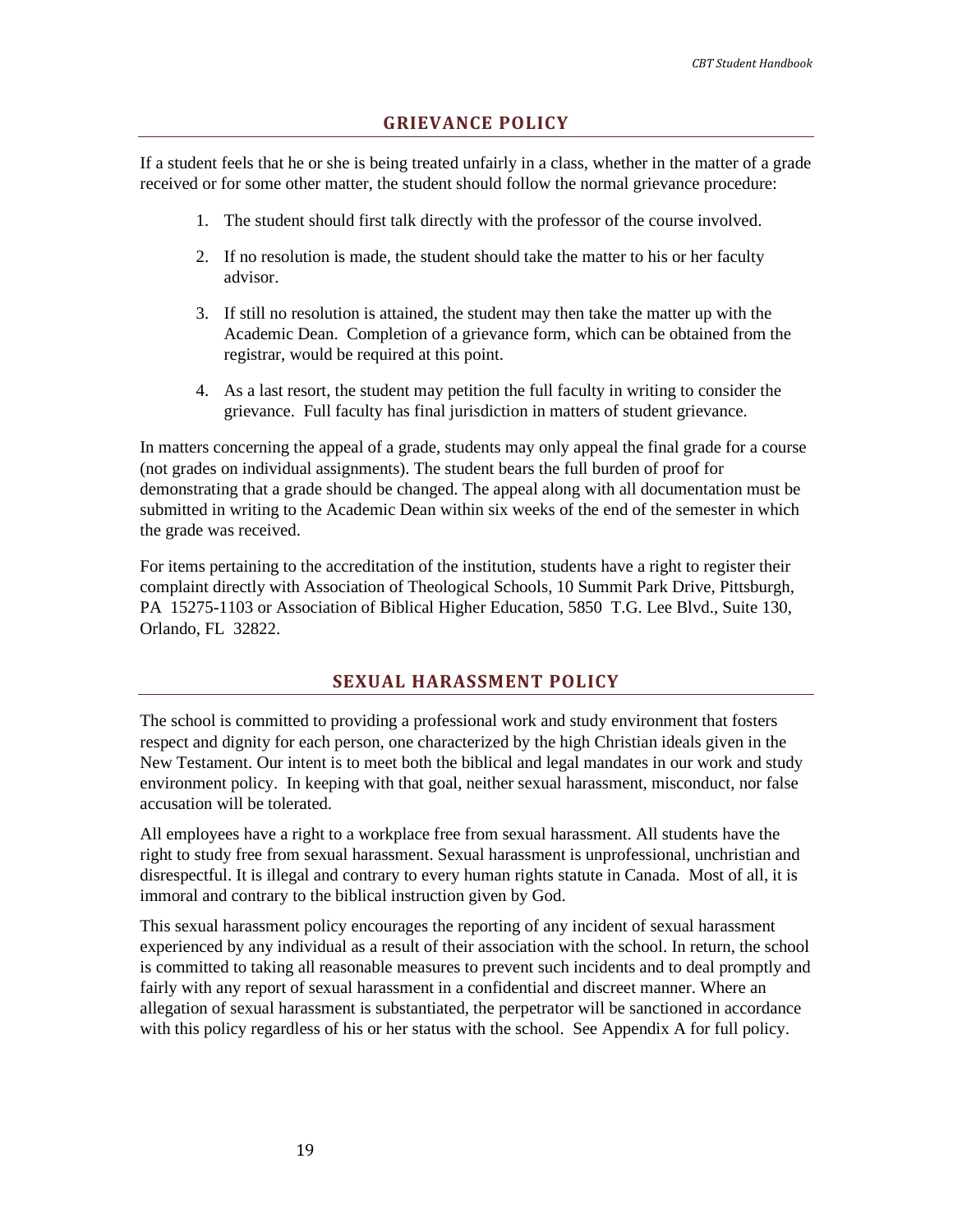# **APPENDIX A SEXUAL HARASSMENT POLICY**

<span id="page-20-0"></span>The Canadian Baptist Theological Seminary& College (CBT) is committed to providing a professional work and study environment that fosters respect and dignity for each person, one characterized by the high Christian ideals given in the New Testament. Our intent is to meet both the biblical and legal mandates in our work and study environment policy. In keeping with that goal, neither sexual harassment, misconduct, nor false accusation will be tolerated.

All employees have a right to a workplace free from sexual harassment. All students have the right to study free from sexual harassment experienced by any individual as a result of their association with the school. In return, the school is committed to taking all reasonable measures to prevent such incidents and to deal promptly and fairly with any report of sexual harassment in a confidential and discreet manner. Where an allegation of sexual harassment is substantiated, the perpetrator will be sanctioned in accordance with this policy regardless of his or her status with the school.

#### **DEFINING SEXUAL HARASSMENT**

#### <span id="page-20-1"></span>**What is Sexual Harassment?**

Sexual harassment is any unwanted sexual advance, request for sexual favour, or other verbal or physical conduct of a sexual nature, or which is demeaning to a person because of their gender, when submission to or acceptance of that conduct is made explicitly or implicitly a condition of a person's employment, the basis for employment decisions affecting that person, when the conduct creates an intimidating, hostile or offensive work environment or when a student experiences unwanted sexual advances by someone from a place of authority, such as a professor or administrator.

Examples of sexually harassing behaviour include, but are not limited to:

- Demands for sexual favour in exchange for employment advantages, promises of employment advantages, the threat of withdrawal of those advantages; or the granting of grades or academic privileges;
- Displays of sexually suggestive posters, graffiti, or objects;
- Unwanted comments about a person's sexuality, or sexual conduct;
- Unwanted flirtation, sexual propositions, or advances;
- Unwanted touching, pinching, or fondling;
- Sexist jokes, anecdotes, or comments that are insulting, demeaning, or derogatory toward a person because of gender, even when not of an overtly sexual nature (which are either obviously offensive or continue after the speaker is informed that those comments have caused offence).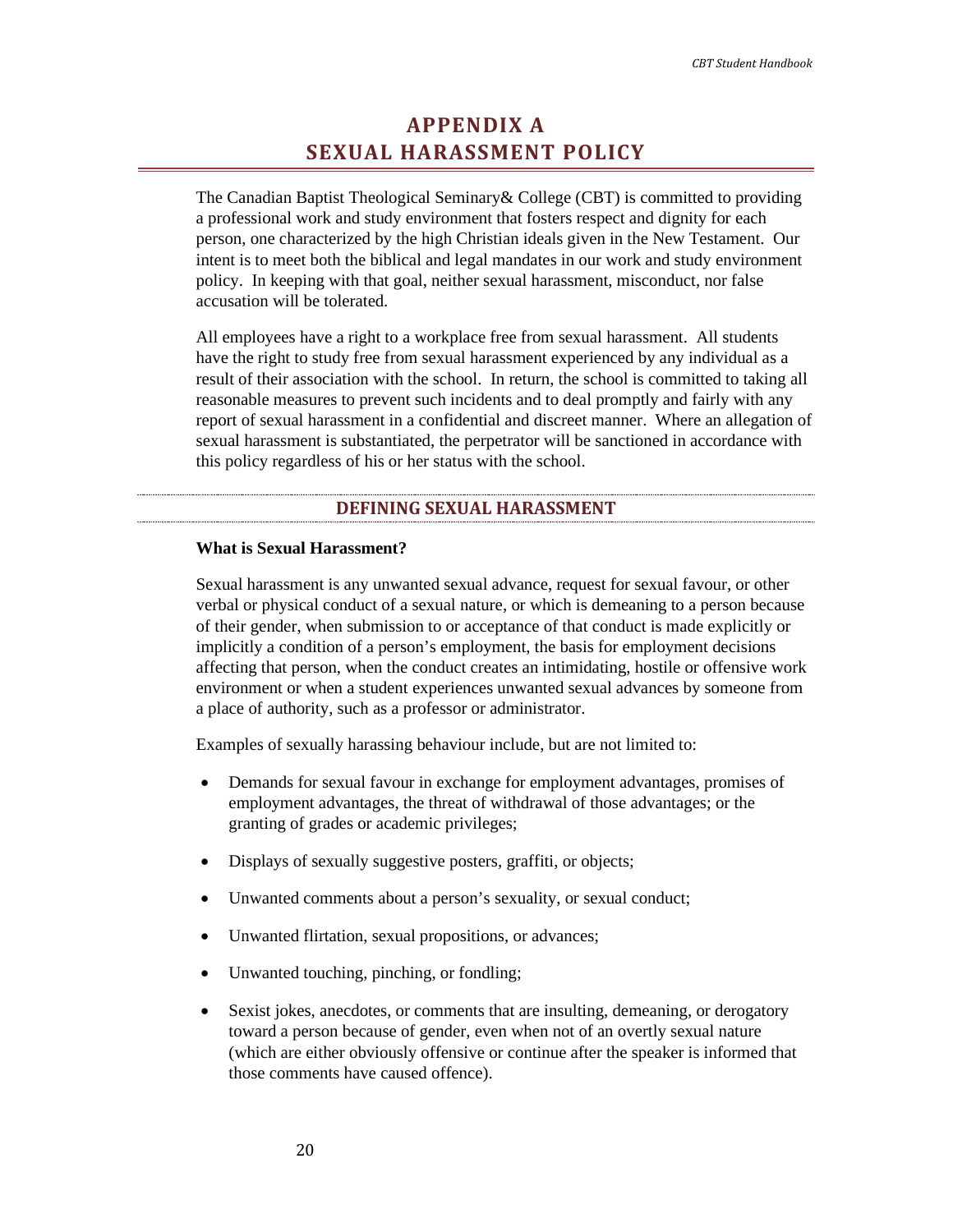#### **Where Does the Policy Apply?**

The prohibition against sexual harassment includes conduct on campus, in offices, as well as at other locations where school work is conducted. Sexual harassment through indirect methods of communication, such as telephone calls, electronic communication, or in writing, is also covered by this policy.

#### **Who Does the Policy Cover?**

This policy prohibits any work-related act of sexual harassment by anyone serving under the auspices of the school, including, but not limited to, any employee, full-time, parttime, and volunteer staff; full-time adjunct and visiting faculty, or any officer or trustee of CBT [hereafter, "CBT workers"]. We regard our co-workers as dwellings of the Holy Spirit and seek to develop mutual respect for each other as brothers and sisters in Christ. Sexual harassment is contradictory to the desire to "walk by the Spirit" (Galatians 5:16- 21) and is damaging to both the victim and the offender. This policy applies to all sexual harassment, including that by men toward women, by women toward men, between men, and between women. Any person who has been sexually harassed by anyone covered by this policy may initiate a complaint under this policy. The school recognizes that workers may be sexually harassed in the course of their work by persons outside the reach of this policy. The school will seek to provide whatever support and assistance to the complainant that is required in the circumstances.

#### **Consensual Relationships**

Fraternization or consensual social relationships are not examples of sexual harassment so long as the relationship remains consensual on the part of both parties. We, as Canadian National Baptists, interpret the Bible to teach that sexual intimacy is a gift from God which is expressed appropriately only within the bounds of marriage. Sexual relationships outside of marriage are considered the sins of adultery or fornication, and constitute sexual misconduct.

#### **Retaliation**

"Retaliation" includes, but is not limited to, threatened or actual action to a person's job, title, or salary.

Any act of retaliation against a person using this policy to report an allegation of sexual harassment, or against a person who is assisting in an investigation of an incident of sexual harassment under this policy, will be viewed as an act of sexual harassment in and of itself.

It is necessary to the effectiveness of the policy that people feel encouraged to report and assist in any investigation of a charge of sexual harassment. Retaliation is seen as an attempt to undermine the expressed purposes of this policy. Proven charges of retaliation will attract the same range of sanctions as proven charges of sexual harassment.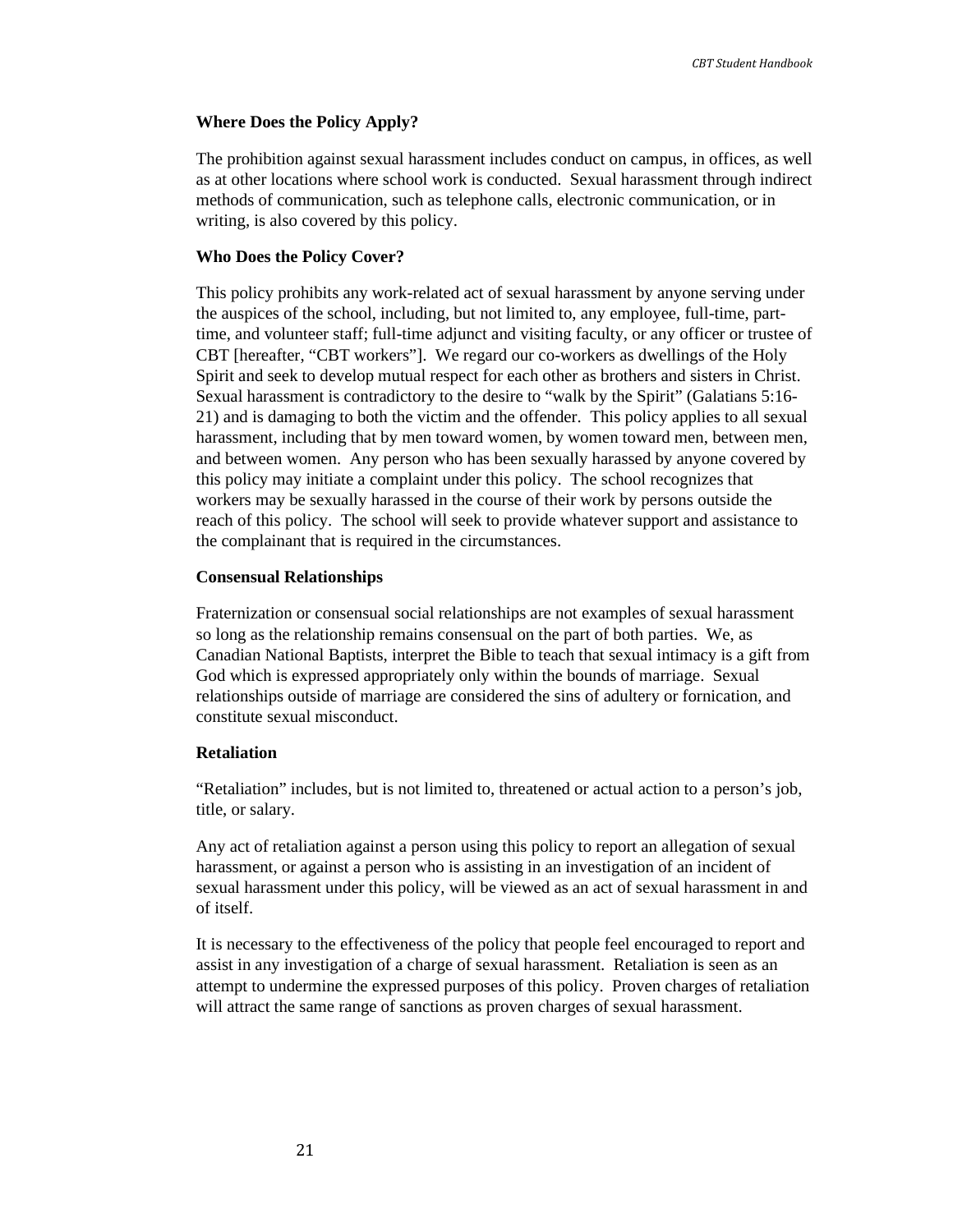#### **RESPONSIBILITIES**

#### <span id="page-22-0"></span>**Responsibilities of CBT**

It is the President's responsibility to publicize this policy and to ensure that all CBT workers and students are educated about this sexual harassment policy. It is the responsibility of all persons to take all reasonable steps to provide a working environment that is free from sexual harassment.

The President will educate the administrators and faculty advisors of the provisions of this policy. These shall be available, along with the President, to serve as Advisors.

If the complainant is a student, he/she may approach his/her faculty advisor. If the student is not comfortable in approaching his/her faculty advisor, he/she may approach another faculty advisor with whom the student feels more comfortable. A student may also approach the Academic Dean.

If the complainant is a staff person, the complainant will approach his/her immediate supervisor. If the complainant does not feel comfortable with his/her immediate supervisor, he/she may approach the Services Director or the President and, if these are not acceptable, the Board of Trustees. If the complainant is a faculty member, he/she may first approach the Academic Dean. If the complainant is not comfortable with the Dean, he/she may approach the President and, ultimately, the Trustees Board.

Advisors are charged with receiving complainants; informing complainants of the various forms for complaints and the option of having legal counsel; communicating with alleged harassers; recording the complaint, the investigation, and the outcome; as well as serving as liaison to the President, the other Advisors, and to the Trustees Board, if necessary.

The President and the Advisors will make every effort to ensure confidentiality and discretion of the greatest extent possible and will maintain a record of all reports of sexual harassment, the procedure taken to deal with each report, and the sanction, if any, imposed. These records will be secured in the care of the President. Any access will be deemed necessary, recorded, and by two or more Advisors. The President, and/or the Advisor involved, will impose an appropriate sanction for every substantiated charge of sexual harassment regardless of the status of the offender in school. Recognizing the inherent problem that would exist in sanctioning the President, members of the Trustee Board, or elected officers of the school, the Trustee Board would meet in any such case and develop an appropriate sanction.

Retaliation against persons who have been sexually harassed will not be permitted. Finally, complainants will be promptly notified of the resolution of the complaint.

#### **Responsibilities of CBT Workers**

The school encourages all persons to report any sexual harassment of which they are aware to the Advisor of their choice. The school reiterates its commitment to deal with such information confidentially to the greatest extent possible. Persons who are covered under this policy are responsible for keeping their own behaviour free from sexual harassment as it is defined in this policy and understood from the moral guidelines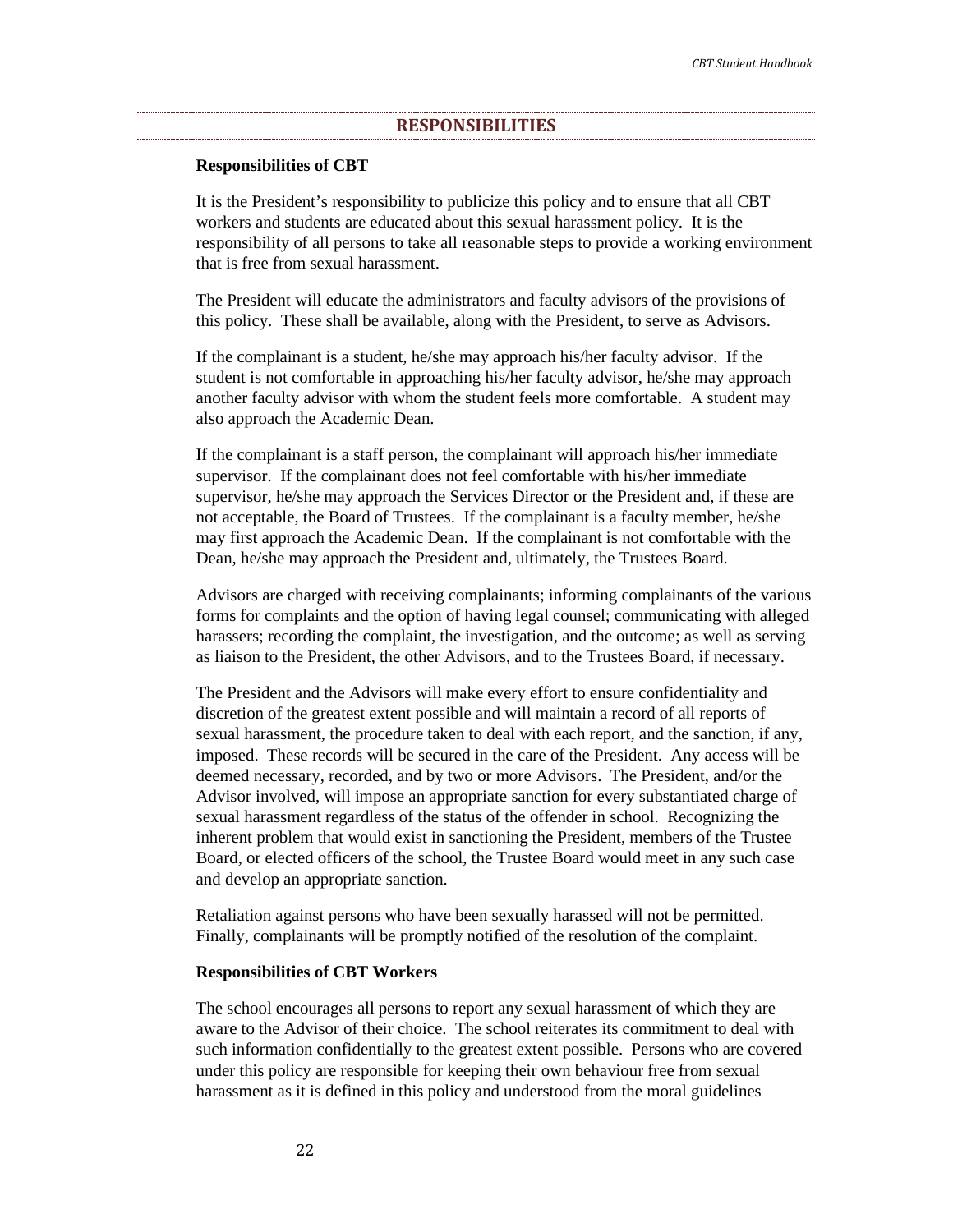contained in the Bible. Complaints of sexual harassment which, following investigation, are determined to be frivolous or false, will be treated as defamation of character, slander, and gossip, and subject to legal action.

#### **PROCEDURE**

#### <span id="page-23-0"></span>**Complaints**

The school recognizes the difficulty a complainant faces in coming forward with the information required to launch a formal complaint and accepts the responsibility to ensure the following:

- The complainant's confidence is kept to as great an extent as possible;
- The complainant is kept informed of the progress and resolution of the complaint;
- The complainant's input into the processing of the complaint is sought to the extent practical in the circumstances.

#### **Informal Resolution**

On occasion, sexual harassment can be dealt with directly and informally by the complainant confronting the harasser with a clear message that the attention or action at issue is unwanted. However, it is recognized that there may be situations that make a confrontation awkward or impossible. Therefore, although informal resolution is encouraged, one who has been sexually harassed is not required to confront the alleged perpetrator as a prerequisite to making a sexual harassment complaint under this policy.

#### **Reporting of Complaints**

Complainants are urged to report any sexual harassment promptly after it occurs. However, delays in reporting will not automatically preclude the taking of action in a given situation.

#### **Role of Advisor**

Complaints may be made to an Advisor or to a worker's direct supervisor. Any person to whom a complaint is made must handle complaints in a sensitive, discreet, and confidential manner. Supervisors may not have had the training that Advisors have been given regarding this policy, but, if contacted, will attempt to resolve the complaint informally. Supervisors are urged to consult with an Advisor. If an informal resolution is accomplished, the supervisor will reduce to writing a confidential report to be filed with the President. If an informal resolution is impossible, the supervisor should similarly reduce to writing a report and refer the complainant to an Advisor of the complainant's choice. The report should be transmitted to the Advisor chosen. The Advisor will instruct the complainant that the President will be informed of all allegations of sexual harassment. After discussing the matter with the complainant, the Advisor will give a written opinion to the president on whether the facts as recited constitute sexual harassment. Whatever the opinion, the complainant may still pursue a formal complaint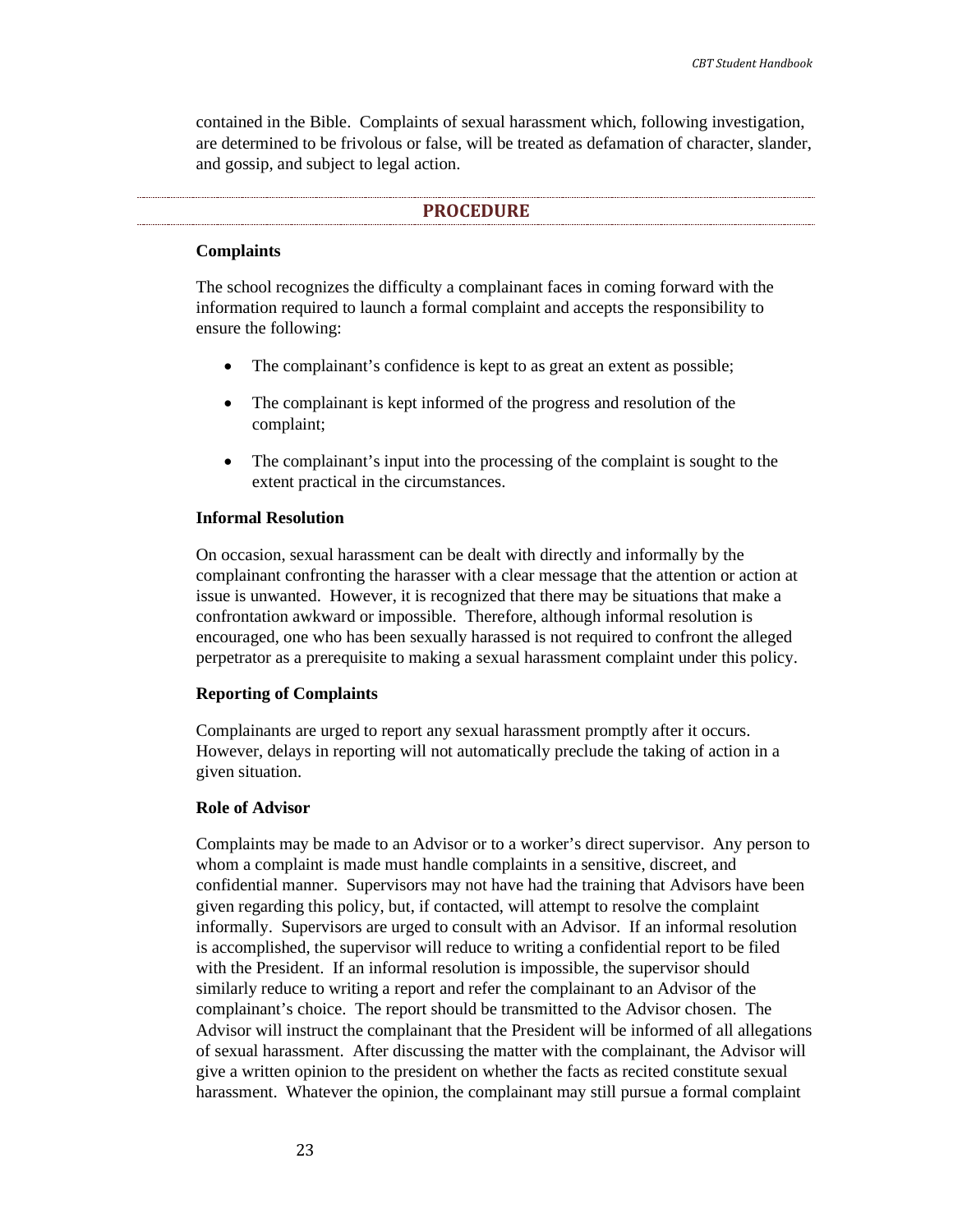pursuant to this policy. Where the facts do suggest sexual harassment but the complainant does not wish to pursue the matter, the Advisor may do so without the connection of the complainant. If the complainant wishes to make a formal complaint, the Advisor will ask the complainant to reduce the allegations to writing and sign the complaint.

All formal complaints received by the Advisors will be promptly and thoroughly investigated. The Advisors will forward to the President for filing, a record of all formal complaints, the investigation conducted, and the resolution. Advisors will inform complainants and alleged harassers of their right to legal counsel, as well as the right to withdraw from participating at any point and their options of handling the complaint through the courts or through provincial human rights bodies.

Complainants should keep their own detailed record of all incidents of harassment, but should be aware that if a civil action is initiated, any written records may be compellable as evidence in that proceeding.

#### **Steps in the Investigation Process**

Once a formal complaint is made, the school is committed to pursuing a complete investigation of the charge. A complainant will be kept informed at all stages of the investigation and resolution. Necessary steps in conducting an investigation are: confirm names and status within the school; confirm as many details of the alleged harassment as possible, including the frequency and type of alleged harassment, and the dates and locations of the incident(s); determine if there were witnesses, and how the complainant responded at the time(s) of the alleged harassment; determine who was told about the alleged harassment, their response, and whether anyone else is known to have reported similar behaviour by the same person(s); study the professional relationship and any power imbalance between the alleged harasser and the complainant; and when first speaking to the alleged harasser, remind that person of the policy against retaliation.

#### **Resolution**

Both the complainant and the alleged harasser will be informed in writing of the findings and intended actions as soon as the investigation is concluded.

#### **Sanctions**

Where the investigation leads to the conclusion that sexual harassment has occurred, the school will act promptly and fairly in imposing an appropriate sanction as determined by the President and/or the Trustee Board. The sanctions available range from a reprimand and written report to that person's file to discharge from employment or from service at the school. Seniority or status with the school will not affect the decision as to the appropriate sanction in the circumstances.

#### **Appeals**

Where either the complainant or the alleged harasser is dissatisfied with the outcome of the investigations, a right of appeal lies with the Trustees Board. That appeal should be made within 45 days of the date of the written resolution. The appeal must be in writing